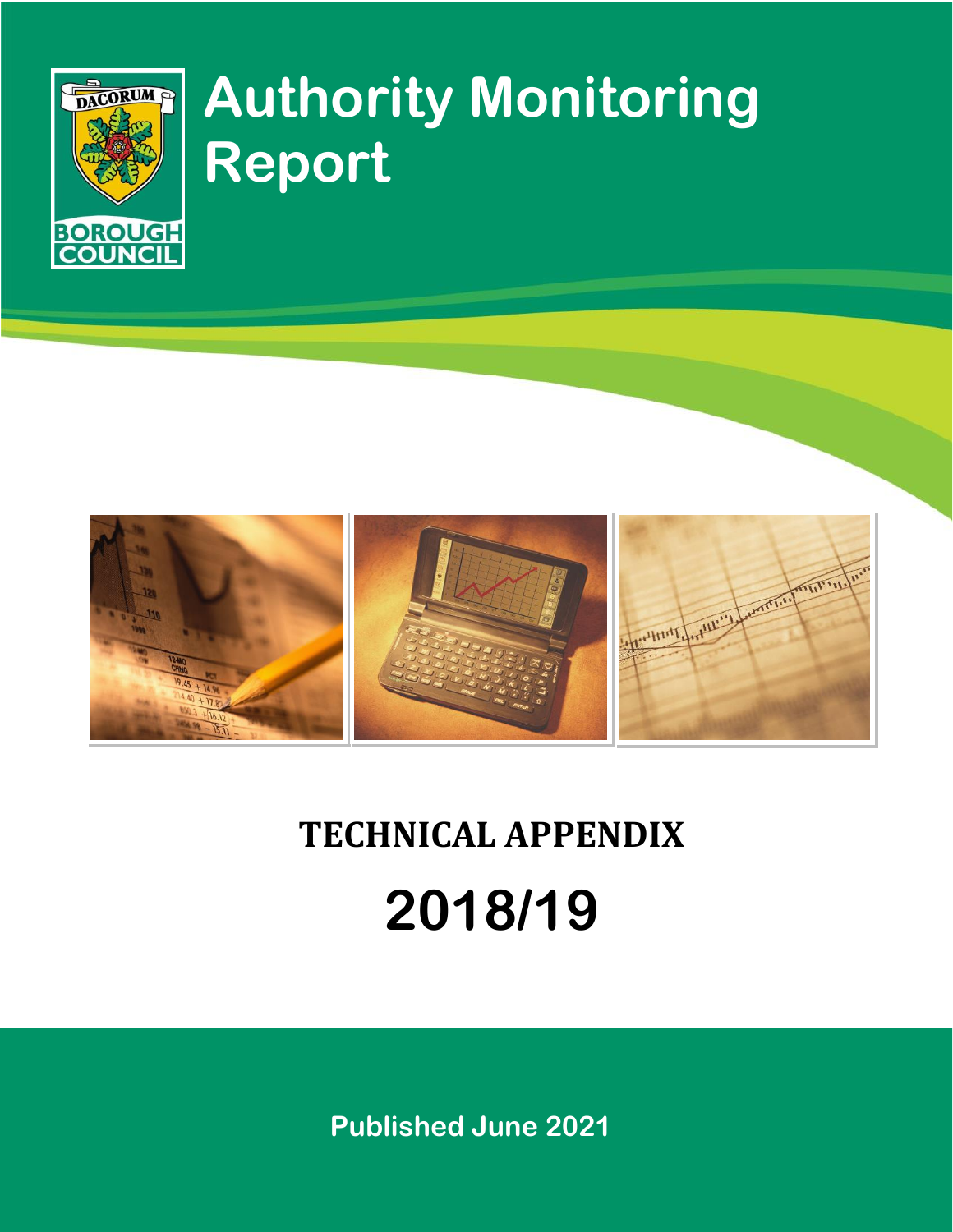- 1. Executive Summary and Headline Results No further information.
- 2. Introduction to the Authority Monitoring Report No further information.
- 3. Local Development Scheme, Policy Implementation and Duty to Cooperate

No further information.

4. Borough Portrait

 $\overline{a}$ 

| Table 4.1: Average <sup>1</sup> House Prices in Dacorum and Hertfordshire |
|---------------------------------------------------------------------------|
|---------------------------------------------------------------------------|

|                      | <b>Detached</b> | Semi-<br><b>Detached</b> | <b>Terraced</b> | Flats /<br><b>Maisonettes</b> | Average  |
|----------------------|-----------------|--------------------------|-----------------|-------------------------------|----------|
| 2019                 |                 |                          |                 |                               |          |
| Dacorum              | £792,400        | £486,800                 | £372,800        | £262,600                      | £450,100 |
| Hertfordshire        | £808,800        | £494,300                 | £381,800        | £278,600                      | £463,300 |
| 2018                 |                 |                          |                 |                               |          |
| Dacorum              | £785,000        | £501,300                 | £373,900        | £262,100                      | £465,100 |
| <b>Hertfordshire</b> | £815,300        | £498,600                 | £381,000        | £280,800                      | £466,300 |
| 2017                 |                 |                          |                 |                               |          |
| Dacorum              | 739,700         | 463,900                  | 372,100         | 273,500                       | 437,700  |
| Hertfordshire        | 769,000         | 485,700                  | 372,800         | 263,400                       | 435,000  |
| 2016                 |                 |                          |                 |                               |          |
| Dacorum              | 759,600         | 476,400                  | 355,600         | 239,500                       | 404,100  |
| Hertfordshire        | 756,200         | 466,800                  | 359,400         | 251,100                       | 417,700  |

*Source: Data produced by Herts Insight © Crown copyright 2017*

## **Table 4.2: Ratio of median house prices to residence-based earnings**

|                     | 2018  | 2017  | 2016  | 2015  | 2012 | 2007 |
|---------------------|-------|-------|-------|-------|------|------|
| Dacorum             | 11.20 | 11.17 | 9.93  | 9.77  | 8.34 | 8.22 |
| <b>Three Rivers</b> | 13.75 | 14.19 | 13.77 | 12.46 | 9.79 | 8.03 |
| Watford             | 11.87 | 10.27 | 9.92  | 9.07  | 6.68 | 6.97 |

<sup>1</sup> To the nearest 100 for 1<sup>st</sup> quarter. Taken 8/11/2017.<http://atlas.hertslis.org/dataviews/view?viewId=977> This data is updated every month using the latest transaction data from HM Land Registry so the more recent data (2012 onwards) may change if new transaction data becomes available

Dacorum AMR 2018-19 Technical Appendix (Published June 2021) 1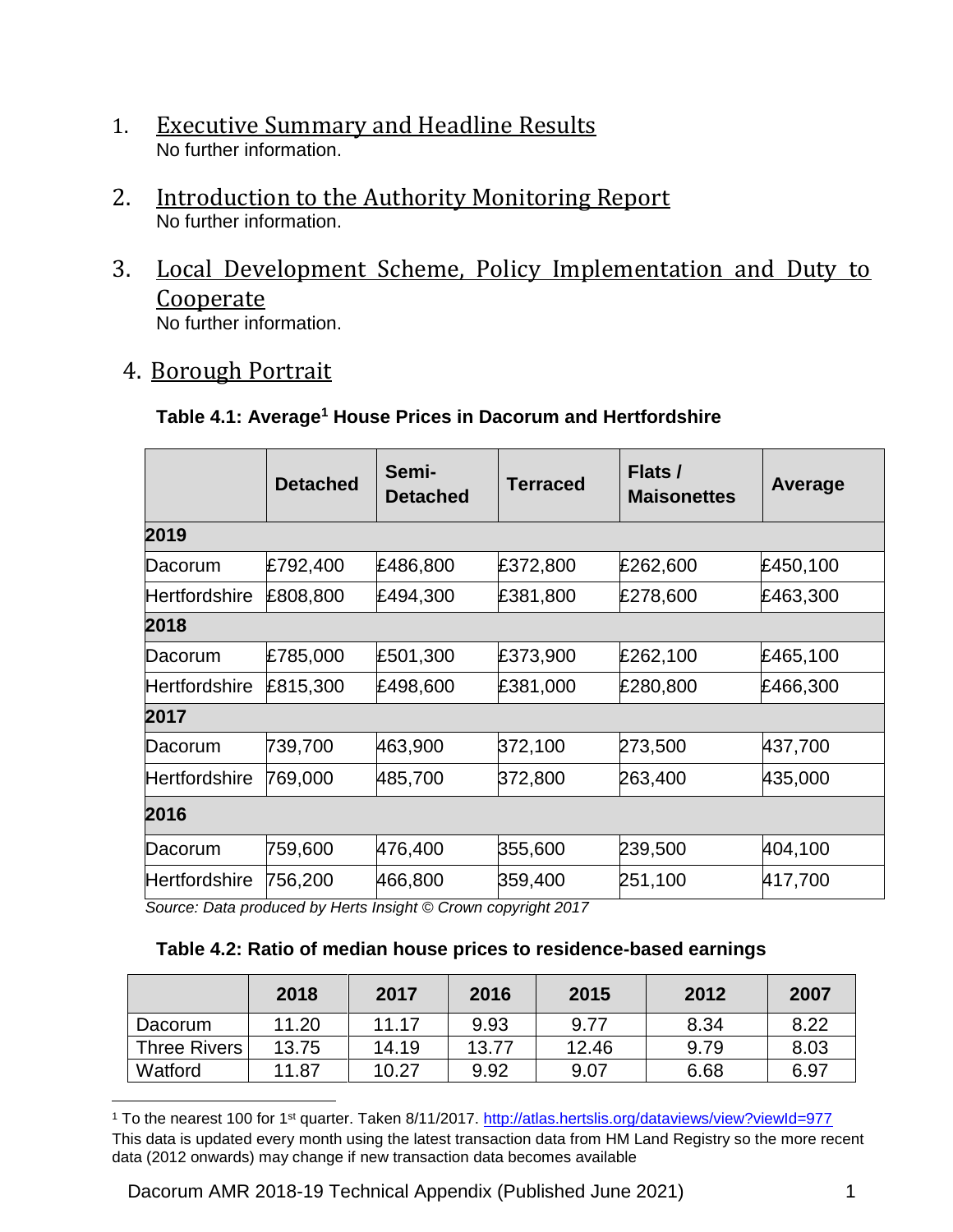| Hertsmere        | 13.75 | 14.24 | 14.23 | 13.22 | 10.07 | 9.20 |
|------------------|-------|-------|-------|-------|-------|------|
| <b>St Albans</b> | 12.68 | 13.06 | 12.63 | 11.74 | 9.36  | 9.09 |
| Hertfordshire    | 11.19 | 11.05 | 10.44 | 9.71  | 7.92  | 8.08 |
| England          | 8.04  | 7.91  |       | 7.53  | 6.76  | 7.14 |

*Source: Data produced by the ONS (median residence based earnings/median house price affordability ratio)* 

*https://www.ons.gov.uk/peoplepopulationandcommunity/housing/datasets/ratioofhousepricetoresidenc ebasedearningslowerquartileandmedian*

| Table 4.3: Ratio of median house prices to workplace-based earnings |
|---------------------------------------------------------------------|
|---------------------------------------------------------------------|

|                     | 2018  | 2017  | 2016  | 2015  | 2012  | 2007  |
|---------------------|-------|-------|-------|-------|-------|-------|
| Dacorum             | 12.28 | 12.77 | 11.16 | 11.91 | 8.75  | 8.23  |
| <b>Three Rivers</b> | 13.67 | 13.85 | 13.42 | 13.14 | 10.01 | 7.65  |
| Watford             | 12.53 | 12.66 | 11.09 | 10.98 | 8.04  | 8.70  |
| Hertsmere           | 14.26 | 14.22 | 13.98 | 12.67 | 9.65  | 10.37 |
| St Albans           | 16.82 | 16.59 | 16.69 | 15.01 | 12.47 | 11.09 |
| Hertfordshire       | 12.10 | 12.18 | 11.46 | 10.65 | 8.71  | 8.81  |
| England             | 8.04  | 7.91  | 7.72  | 7.52  | 6.77  | 7.15  |

*Source: Data produced by the ONS (median workplace based earnings/median house price affordability ratio*

*https://www.ons.gov.uk/peoplepopulationandcommunity/housing/datasets/ratioofhousepricetoworkpla cebasedearningslowerquartileandmedian*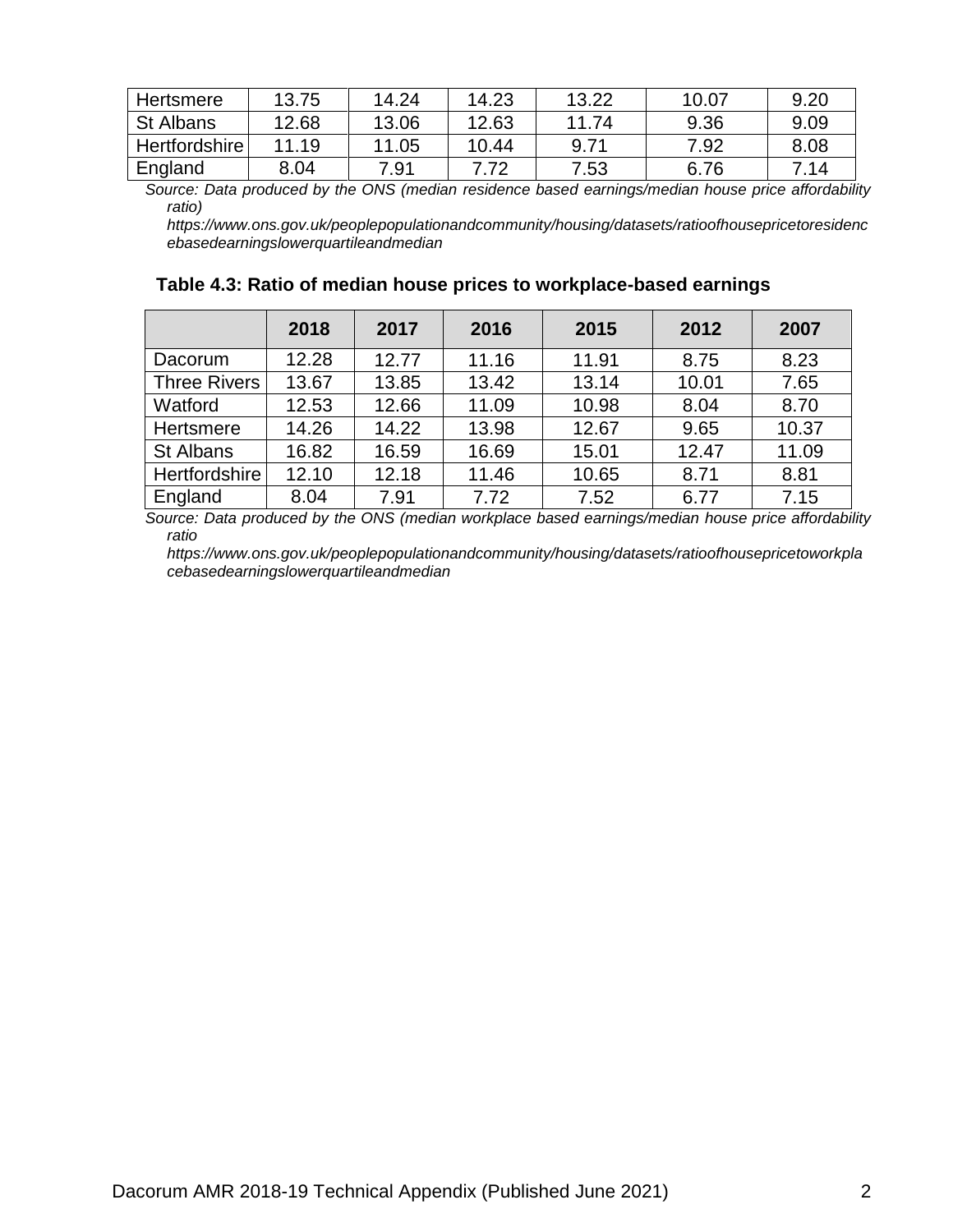# **5. Sustainable Development Strategy**

# **(a) Promoting sustainable development**

**Table 5.1: Distribution of housing by type of settlement**

|                                                                   |                                                     | 06/07                   | 07/08        | 08/09          | 09/10          | 10/11          | 11/12                   | 12/13          | 13/14        | 14/15          | 15/16          | 16/17          | 17/18       | 18/19           | <b>Total</b> |
|-------------------------------------------------------------------|-----------------------------------------------------|-------------------------|--------------|----------------|----------------|----------------|-------------------------|----------------|--------------|----------------|----------------|----------------|-------------|-----------------|--------------|
| <b>Main</b><br><b>Centre for</b><br>Developm<br>ent and<br>Change | Hemel<br>Hempstead                                  | 268                     | 281          | 168            | 158            | 516            | 354                     | 263            | 157          | 243            | 386            | 559            | 433         | 364             | 4,150        |
|                                                                   | % of Grand total                                    | 67                      | 73           | 40             | 67             | 86             | 79                      | 90.7           | 71.2         | 64             | 58             | 77.3           | 73.9        | 73.8            | 71.1         |
|                                                                   | <b>Berkhamsted</b>                                  | 81                      | 74           | 156            | 46             | 45             | 37                      | $-22$          | 11           | 24             | 124            | 74             | 24          | $\overline{15}$ | 689          |
| <b>Market</b><br><b>Town</b>                                      | <b>Tring</b>                                        | 19                      | 6            | 35             | 1              | 10             | 9                       | 25             | 10           | 35             | 50             | 60             | 11          | 15              | 286          |
|                                                                   | <b>Northchurch</b>                                  | 1                       | -8           | 26             | 6              | 1              | 26                      | 1              | $-1$         | $\mathbf{1}$   | $-1$           | 1              | 62          | $\mathbf{1}$    | 116          |
|                                                                   | <b>Total</b>                                        | 101                     | 72           | 217            | 53             | 56             | 72                      | 4              | 20           | 60             | 173            | 135            | 97          | 31              | 1,091        |
|                                                                   | % of total                                          | 25                      | 19           | 52             | 22             | 9              | 16                      | 1.4            | 9.1          | 16             | 26             | 18.7           | 16.6        | 6.3             | 18.7         |
|                                                                   | <b>Bovingdon</b>                                    | 9                       | $\mathbf{1}$ | $\overline{7}$ | $\overline{2}$ | $\Omega$       | $\Omega$                | $\Omega$       | $\mathbf{1}$ | $\overline{4}$ | 3              | $\overline{7}$ | $\mathbf 0$ | $\mathbf{1}$    | 35           |
| Large<br><b>Village</b>                                           | <b>Kings</b><br>Langley                             | 0                       | 2            | 13             | $\overline{7}$ | 12             | 3                       | $\overline{c}$ | 1            | 6              | 6              | 6              | 3           | $\overline{7}$  | 68           |
|                                                                   | <b>Markyate</b>                                     | 1                       | 12           | 4              | 4              | 6              | $\overline{c}$          | 6              | 14           | 45             | 56             | 5              | 0           | $\overline{4}$  | 159          |
|                                                                   | <b>Total</b>                                        | 10                      | 15           | 24             | 13             | 18             | 5                       | 8              | 16           | 55             | 65             | 18             | 3           | 12              | 262          |
|                                                                   | % of Grand total                                    | 3                       | 4            | 6              | 5              | 3              | $\mathbf{1}$            | 2.8            | 7.3          | 14             | 10             | 2.5            | 0.5         | 2.4             | 4.5          |
| <b>Small</b>                                                      | Chipperfield                                        | 6                       | 0            | $\mathbf 0$    | $\mathbf 0$    | $\overline{7}$ | 1                       | 1              | 0            | $\mathbf{1}$   | $\overline{7}$ | $\mathbf 0$    | 0           | $\overline{4}$  | 27           |
| Village                                                           | <b>Flamstead</b>                                    | -1                      | 1            | 0              | $\Omega$       | 0              | 0                       | 0              | 0            | 0              | 0              | 0              | -1          | 0               | -1           |
| within the                                                        | <b>Potten End</b>                                   | 0                       | -1           | 2              | 1              | $\Omega$       | $-1$                    | 2              | 0            | -1             | 1              | $\Omega$       | $\Omega$    | 0               | 3            |
| <b>Green Belt</b>                                                 | Wigginton                                           | $\Omega$                | 1            | 0              | $\Omega$       | $\Omega$       | 1                       |                | 0            | -1             | 1              | $-1$           | $\mathbf 0$ | $\mathbf 1$     | 3            |
|                                                                   | <b>Total</b>                                        | 5                       | $\mathbf{1}$ | $\mathbf{2}$   | 1              | $\overline{7}$ | $\mathbf{1}$            | 4              | $\bf{0}$     | $-1$           | 9              | $-1$           | $-1$        | $5\phantom{.0}$ | 32           |
|                                                                   | % of total                                          | $\mathbf{1}$            | $\mathbf{0}$ | $\bf{0}$       | $\bf{0}$       | 1              | $\bf{0}$                | 1.4            | $\pmb{0}$    | $\bf{0}$       | 1              | $\bf{0}$       | $\bf{0}$    | 1.1             | 0.5          |
| <b>Small</b>                                                      | <b>Aldbury</b>                                      | $\mathbf 0$             | $\Omega$     | $\mathbf 0$    | $\mathbf 0$    | $\mathbf 0$    | $\mathbf 0$             | 0              | 0            | $-1$           | 1              | $\mathbf 0$    | $\mathbf 0$ | $\mathbf 0$     | 0            |
| Village<br>within the                                             | <b>Long Marston</b>                                 | $\overline{2}$          | $\Omega$     | 0              | $\Omega$       | $\Omega$       | $\Omega$                | 0              | 0            | 0              | 0              | 0              | 0           | $\overline{4}$  | 6            |
| <b>Rural area</b>                                                 | <b>Wilstone</b>                                     | $\Omega$                | $\Omega$     | $\Omega$       | $\Omega$       | $\Omega$       | $-1$                    |                | 0            | $\Omega$       | 0              | $\mathbf{1}$   | $-2$        | 3               | $\mathbf{2}$ |
|                                                                   | <b>Total</b>                                        | $\overline{2}$          | $\bf{0}$     | $\bf{0}$       | $\bf{0}$       | $\bf{0}$       | $-1$                    | 1              | $\bf{0}$     | $-1$           | 1              | $\mathbf{1}$   | $-2$        | $\overline{7}$  | 8            |
|                                                                   | % of Grand total                                    | 1%                      | $\bf{0}$     | $\bf{0}$       | $\bf{0}$       | $\bf{0}$       | $\bf{0}$                | 0.3            | $\bf{0}$     | $\bf{0}$       | 0              | $\bf{0}$       | $\bf{0}$    | 1.4             | 0.1          |
|                                                                   | <b>Other Small Villages and</b><br>the Country side | 14                      | 15           | $\overline{7}$ | 12             | 6              | 16                      | 10             | 26           | 23             | 25             | 11             | 56          | 74              | 295          |
|                                                                   | % of Grand total                                    | $\overline{\mathbf{4}}$ | 4            | $\overline{2}$ | 5              | $\mathbf{1}$   | $\overline{\mathbf{4}}$ | 3.4            | 11.9         | 23             | 4              | 1.5            | 9.6         | 15.0            | 5.1          |
|                                                                   | <b>Grand total</b>                                  | 400                     | 384          | 418            | 237            | 603            | 447                     | 290            | 219          | 379            | 659            | 723            | 586         | 493             | 5,838        |

Note: All figures are net completions. Source: DBC Monitoring 2006-18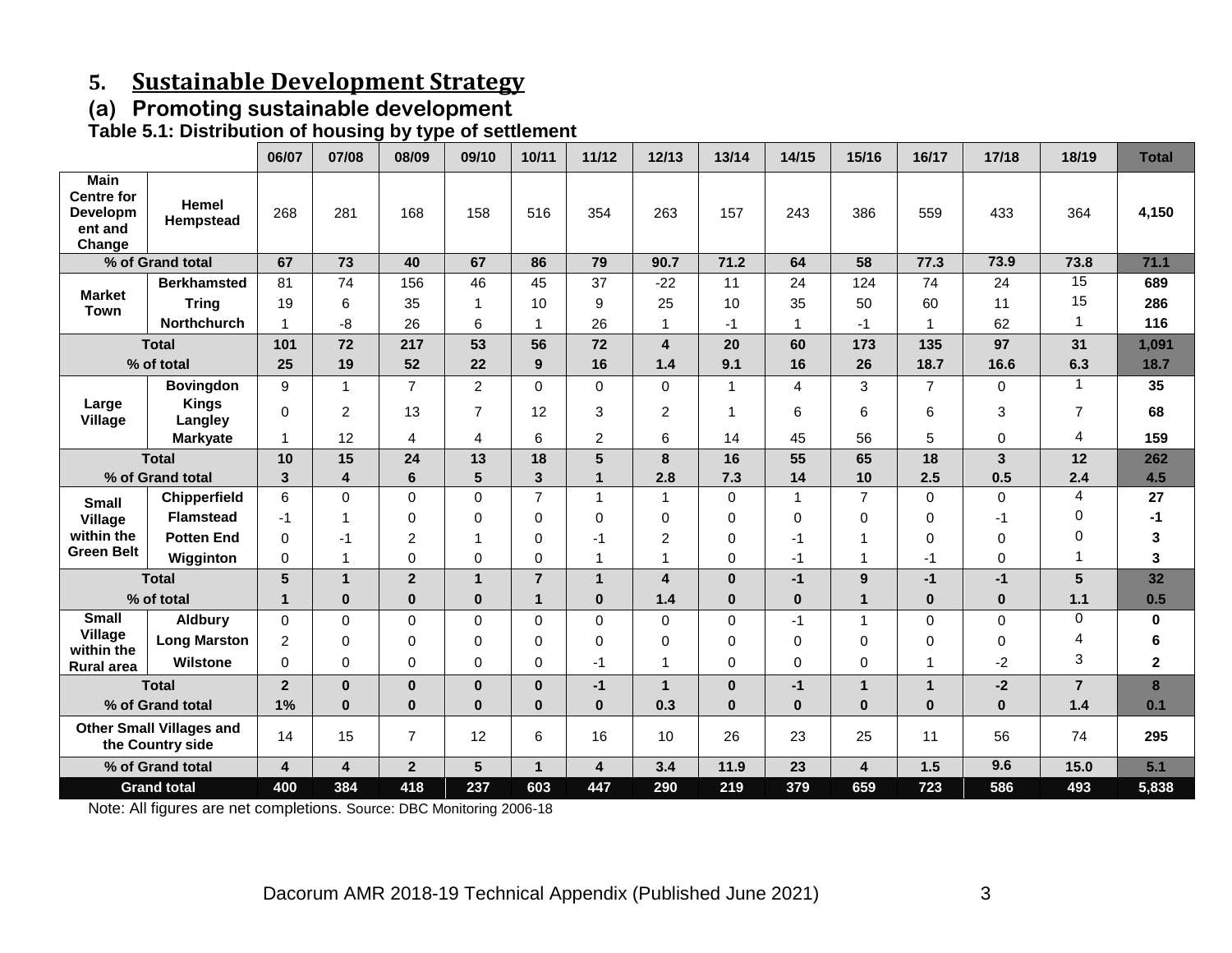## **(b) Enabling convenient access between homes, jobs and facilities**

| <b>Service</b>                     |         | <b>Gross</b><br><b>Completions</b><br>within 30 Minutes | % Accessibility |         |         | <b>Net Completions</b><br>within 30 Minutes | % Accessibility |         |  |
|------------------------------------|---------|---------------------------------------------------------|-----------------|---------|---------|---------------------------------------------|-----------------|---------|--|
|                                    | 2017/18 | 2018/19                                                 | 2017/18         | 2018/19 | 2017/18 | 2018/19                                     | 2017/18         | 2018/19 |  |
| Primary<br><b>Schools</b>          | 625     | 572                                                     | 100%            | 96      | 587     | 536                                         | 100%            | 96      |  |
| <b>Secondary</b><br><b>Schools</b> | 718     | 544                                                     | 94%             | 91      | 686     | 510                                         | 95%             | 92      |  |
| <b>Employment</b>                  | 607     | 549                                                     | 97%             | 92      | 717     | 517                                         | 99%             | 93      |  |
| <b>GPs</b>                         | 628     | 554                                                     | 98%             | 93      | 579     | 519                                         | 99%             | 93      |  |
| <b>Hospitals</b>                   | 571     | 534                                                     | 91%             | 90      | 545     | 504                                         | 93%             | 90      |  |
| <b>Retail</b><br><b>Centres</b>    | 599     | 543                                                     | 95%             | 91      | 567     | 512                                         | 97%             | 92      |  |

#### **Table 5.2: Accessibility of new development**

Note: Public Transport includes buses, trains and walking Source: HCC monitoring/Trac modelling

#### **Table 5.2: Amount of New Residential Development within 30 minutes Public Transport Time 2018/19**

|                        | <b>Gross</b>       | $\frac{9}{6}$        | <b>Net</b>         | $\%$                 |
|------------------------|--------------------|----------------------|--------------------|----------------------|
|                        | <b>Completions</b> |                      | <b>Completions</b> |                      |
|                        | within 30          |                      | within 30          |                      |
| <b>Service</b>         | <b>Minutes</b>     | <b>Accessibility</b> | <b>Minutes</b>     | <b>Accessibility</b> |
| <b>Primary Schools</b> | 572                | 96%                  | 536                | 96%                  |
| Secondary Schools      | 544                | 91%                  | 510                | 92%                  |
| Employment             | 549                | 92%                  | 517                | 93%                  |
| GPs                    | 554                | 93%                  | 519                | 93%                  |
| <b>Hospitals</b>       | 534                | 90%                  | 504                | 90%                  |
| <b>Retail Centres</b>  | 543                | 91%                  | 512                | 92%                  |

Note:

Public Transport includes buses, trains and walking

Defined in the Local Development Framework Core Output Indicators update 1/2005 The result 100000000 indicates that the model has found that the development is not within 30 minutes public transport time and/or outside of the 7am - 9am Monday morning period Percentages rounded to nearest 1%

## **(c) Securing quality design**

No further information provided.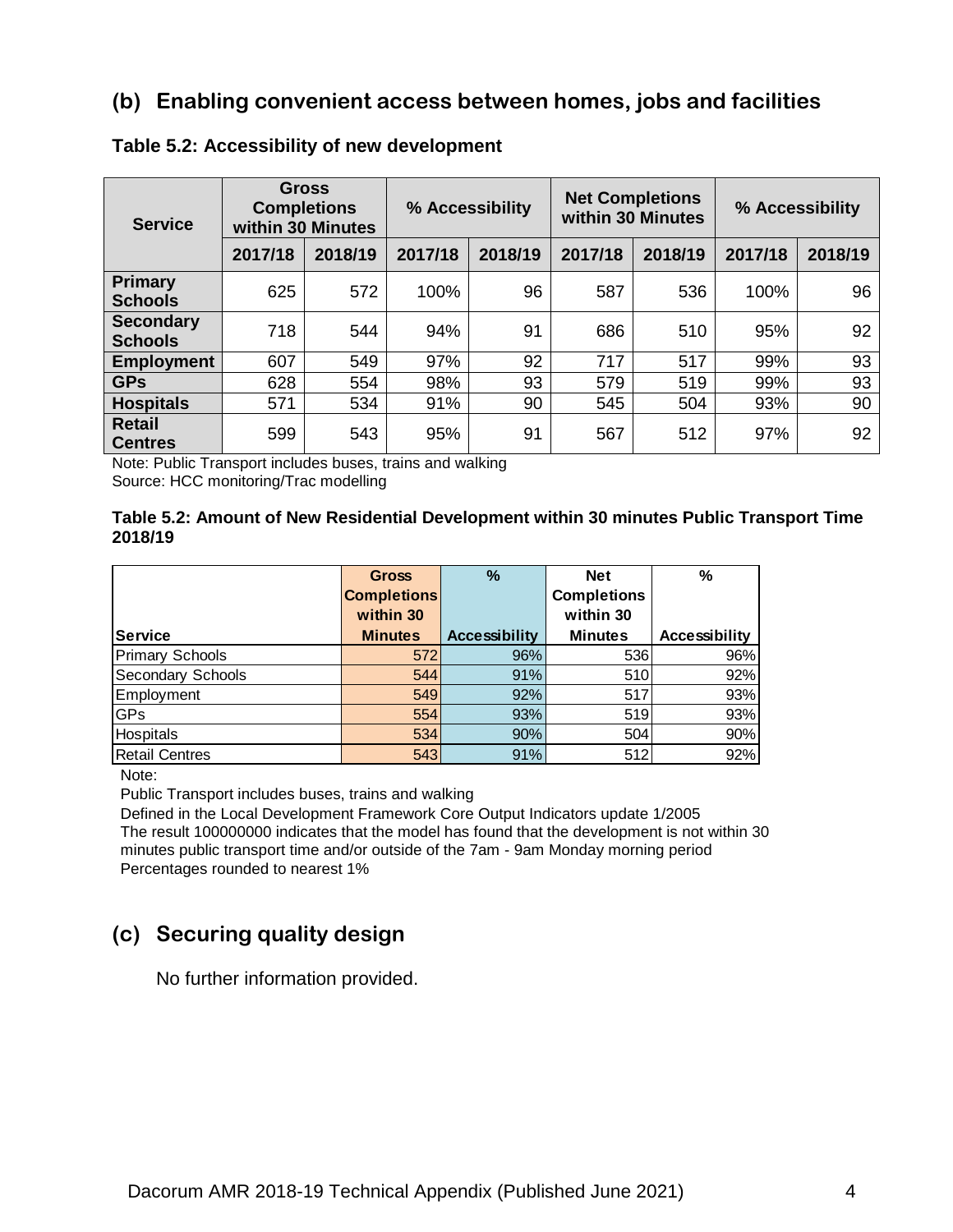# 6. Strengthening Economic Prosperity

## **(a) Creating jobs and full employment**

No further information provided.

# **(b) Providing for offices, industry, storage and distribution**

## **Annual employment floorspace change 2011-2019**

Table 6.1 below gives information on annual floorspace change since 2011. Between 2011 and 2019, office floorspace fell by 59,000 sq. metres, whilst industry, storage and distribution space increased by 38,000 sq. metres. Points particularly worth noting are as follows:

- Only 20,000 sq. metres of new office floorspace was completed over this period, a very low figure.
- There was a net loss of office floorspace every year except 2016-2017.
- The amount of new industry, storage and distribution floorspace completed 2011- 2019 is much higher (154,000 sq. metres) than the figure for offices, but not sufficient to prevent a net loss of B1(c)/B2/B8 floorspace.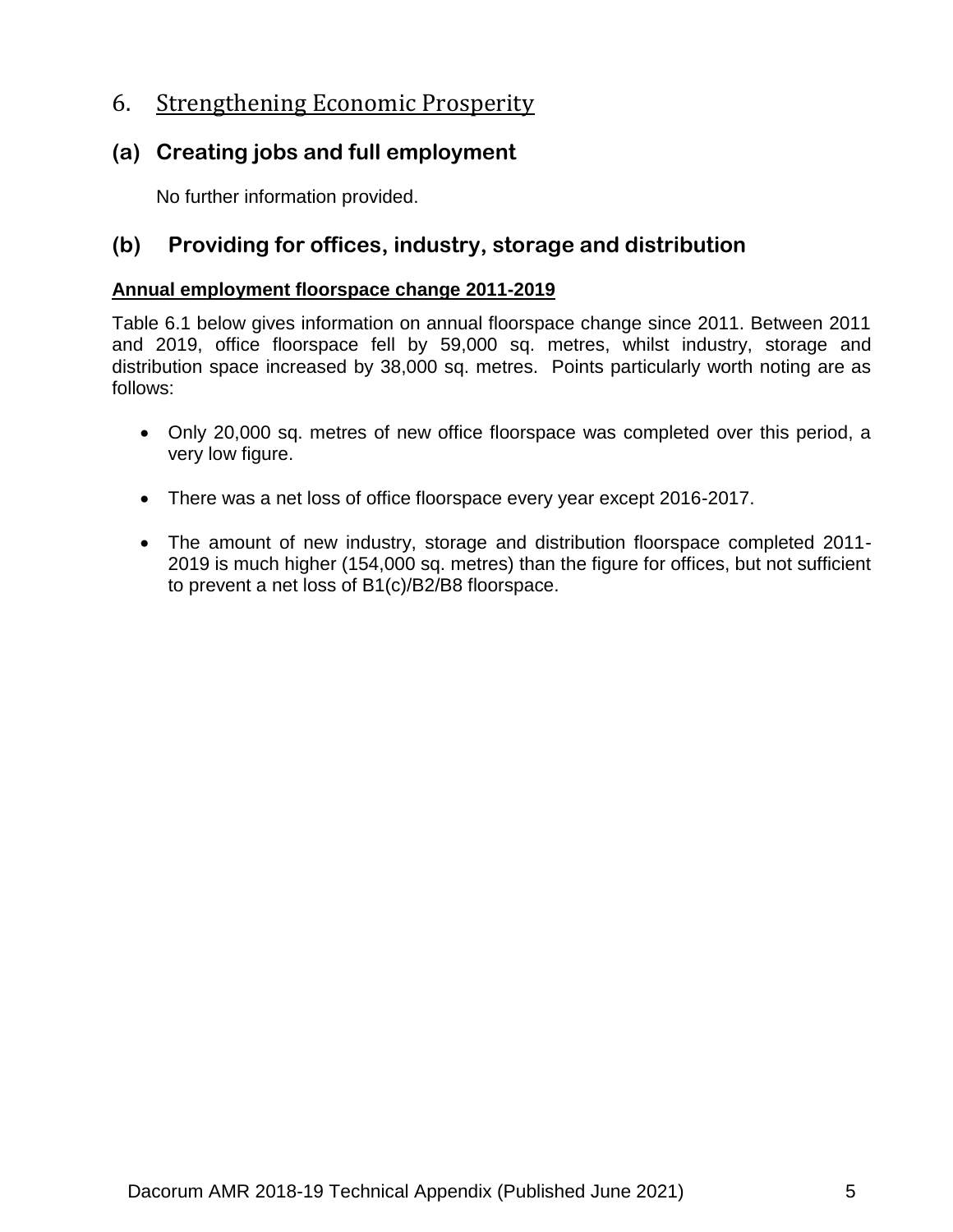|                                       | $2011 -$<br>2012 | $2012 -$<br>2013 | 2013-<br>2014 | $2014 -$<br>2015 | 2015-<br>2016 | 2016-<br>2017 | $2017 -$<br>2018 | $2018 -$<br>2019 | <b>Total</b><br>$2011 -$<br>2019 |
|---------------------------------------|------------------|------------------|---------------|------------------|---------------|---------------|------------------|------------------|----------------------------------|
| Floorspace gain                       |                  |                  |               |                  |               |               |                  |                  |                                  |
| <b>Offices</b>                        | 1,380            | 1,161            | 1,209         | 3,872            | 1,192         | 8,466         | 1,543            | 1,210            | 20,033                           |
| Industry, storage and<br>distribution | 14,086           | 6,492            | 3,502         | 10,324           | 21,672        | 21,619        | 7,971            | 68,359           | 154,025                          |
| <b>B-class total</b>                  | 15,466           | 7,653            | 4,711         | 14,196           | 22,864        | 30,085        | 9,514            | 69,569           | 174,058                          |
| <b>Floorspace loss</b>                |                  |                  |               |                  |               |               |                  |                  |                                  |
| Offices                               | $-22,965$        | $-1,833$         | $-10,993$     | $-7,509$         | $-11,998$     | $-7,063$      | $-7,433$         | $-9,079$         | $-78,873$                        |
| Industry, storage and<br>distribution | $-26,209$        | $-5,448$         | $-20,283$     | $-8,711$         | $-18,117$     | $-20,270$     | $-8,678$         | $-8,592$         | $-116,308$                       |
| <b>B-class total</b>                  | $-49,174$        | $-7,281$         | $-31,276$     | $-16,220$        | $-30,115$     | $-27,333$     | $-16,111$        | $-17,671$        | $-195,181$                       |
| <b>Floorspace net</b><br>change       |                  |                  |               |                  |               |               |                  |                  |                                  |
| <b>Offices</b>                        | $-21,585$        | $-672$           | $-9,784$      | $-3,637$         | $-10,806$     | 1,403         | $-5,890$         | $-7,869$         | 58,840                           |
| Industry, storage and<br>distribution | $-12,123$        | 1,044            | $-16,781$     | 1,613            | 3,555         | 1,349         | $-707$           | 59,767           | 37,717                           |
| <b>B-class total</b>                  | $-33,708$        | 372              | $-26,565$     | $-2,024$         | $-7,251$      | 2,752         | $-6,597$         | 51,898           | $-21,123$                        |

# **Table 6.1: Annual employment floorspace (sq. metres) change 2011-2019 by activity**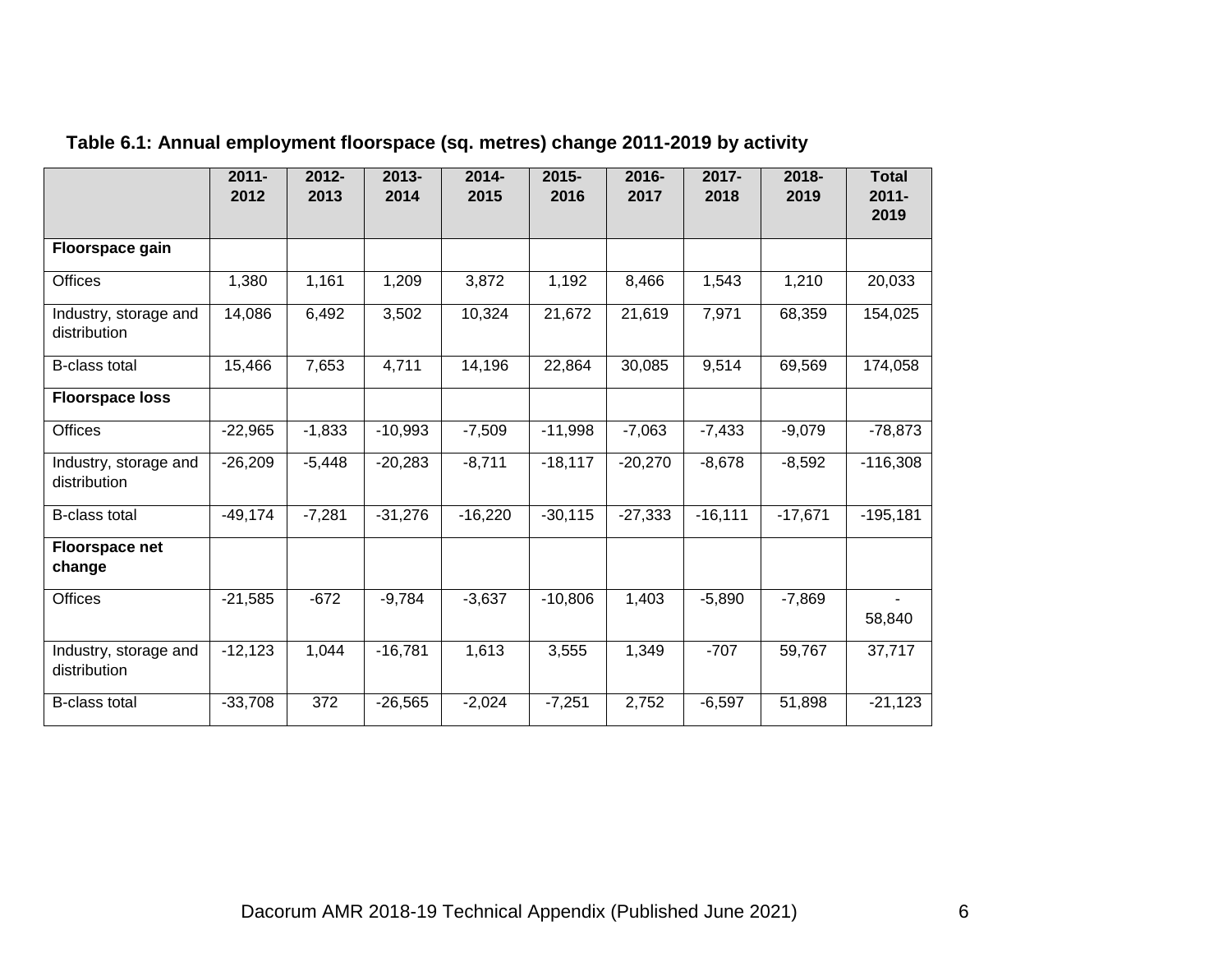## **Main sites where employment floorspace has changed 2011-2019**

The table below shows the sites where a loss or gain of over 2,500 sq. metres of B-class floorspace has been completed since 2011.

| <b>Location</b>                                                                      | <b>Settlement</b>                     |       | <b>Offices</b> | Industry, storage<br>and distribution |             | <b>Description</b>                                                                   |
|--------------------------------------------------------------------------------------|---------------------------------------|-------|----------------|---------------------------------------|-------------|--------------------------------------------------------------------------------------|
|                                                                                      |                                       | Gain  | Loss           | Gain                                  | <b>Loss</b> |                                                                                      |
| 2011-2012                                                                            |                                       |       |                |                                       |             |                                                                                      |
| Lord Alexander House,<br><b>Waterhouse Street</b>                                    | $HH2$ (town<br>centre)                |       | $-4,020$       |                                       |             | Change of use offices to<br>residential, community hall<br>and A2/D1; roof extension |
| Former Northgate site,<br>Boundary Way                                               | <b>HH</b><br>(Maylands <sup>3</sup> ) |       | $-17,500$      |                                       |             | Demolition of office buildings<br>damaged in Buncefield<br>explosion                 |
| Golden West Foods Ltd.<br>Boundary Way                                               | <b>HH</b><br>(Maylands)               |       |                |                                       | $-10,163$   | Demolition of industrial<br>buildings damaged in<br>Buncefield explosion             |
| Land at Breakspear House,<br>Maylands Avenue                                         | <b>HH</b><br>(Maylands)               |       |                |                                       | $-5,175$    | Demolition of warehouse                                                              |
| 2013-2014                                                                            |                                       |       |                |                                       |             |                                                                                      |
| Between Hemel One and<br>Pentagon Park (Plot B),<br>Boundary Way                     | <b>HH</b><br>(Maylands)               |       |                | 2,622                                 |             | Construction of data centre<br>unit                                                  |
| 2014-2015                                                                            |                                       |       |                |                                       |             |                                                                                      |
| Adj. Technologies House,<br>Wood Lane End (Henkel)                                   | <b>HH</b><br>(Maylands)               | 3,779 |                |                                       |             | Office HQ building                                                                   |
| <b>Former Royal Mail Sorting</b><br>Office, Paradise Industrial<br>Estate, Park Lane | HH (town<br>centre)                   |       |                | 7,011                                 |             | Self-storage building and<br>housing                                                 |
| 2015-2016                                                                            |                                       |       |                |                                       |             |                                                                                      |
| Former Express Dairy,<br><b>Riversend Road</b>                                       | HH                                    |       |                | 9,703                                 |             | Self-storage building                                                                |
| Corner Hall (Brindley House,<br><b>Brunel Court and Clifton Court</b><br>(part)      | HH                                    |       | $-3,244$       |                                       |             | Change of use offices to<br>residential (prior approval)                             |
| Swan Court, Waterhouse<br><b>Street</b>                                              | HH (town<br>centre)                   |       | $-3,111$       |                                       |             | Change of use offices to<br>residential (prior approval)                             |
| Drew House and The Factory,<br><b>Ebberns Road</b>                                   | <b>HH</b>                             |       |                |                                       | $-2,900$    | Redevelopment for<br>residential use                                                 |
| Former egg packing facility,                                                         | Gubblecote                            |       |                |                                       | $-4,056$    | Redevelopment for housing                                                            |

## **Table 6.2: Main changes in employment floorspace (sq. metres) 2011-2019**

 $\overline{a}$  $2$  HH = Hemel Hempstead

<sup>3</sup> Maylands = Maylands Business Park, Hemel Hempstead

Dacorum AMR 2018-19 Technical Appendix (Published June 2021) 7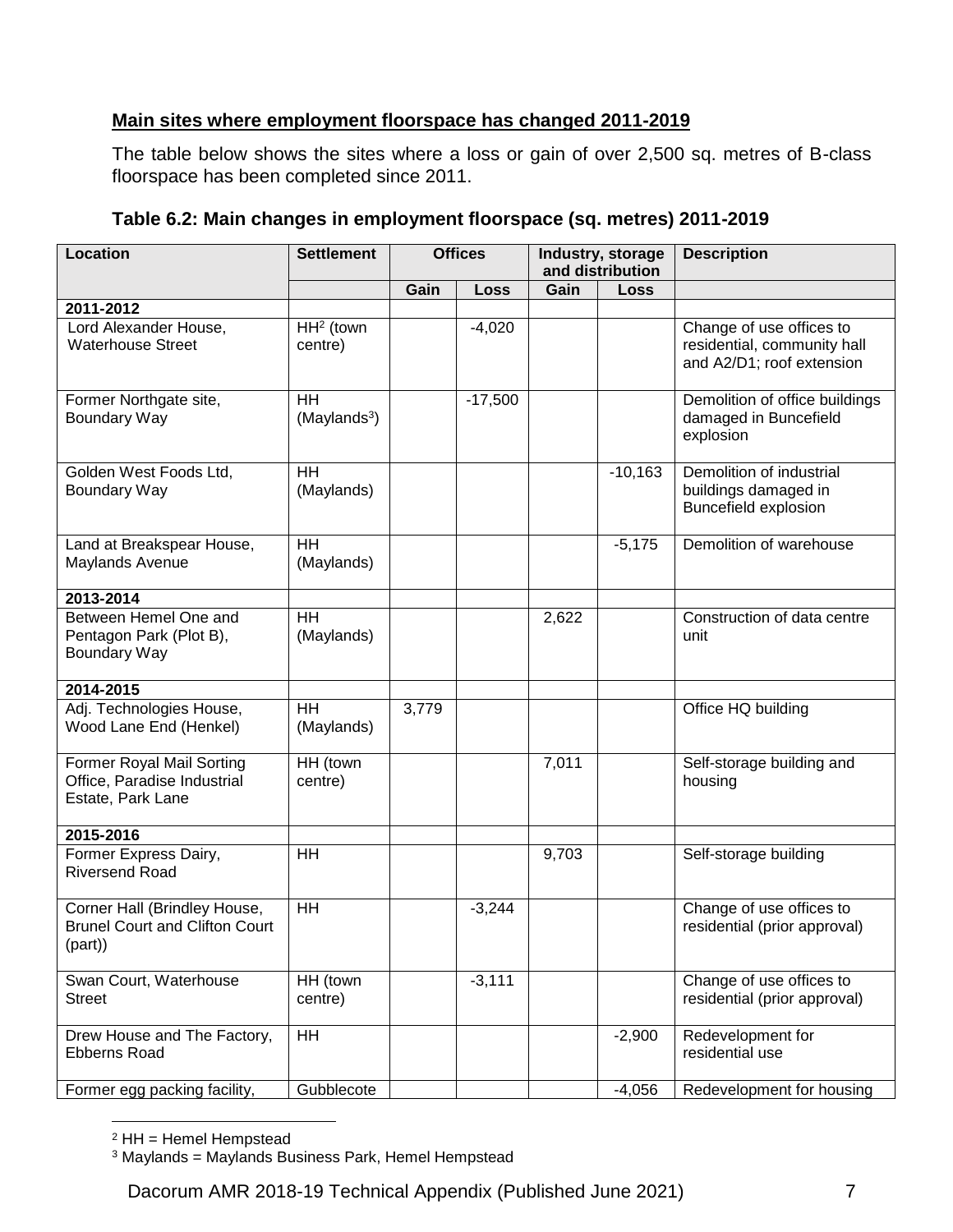| Lukes Lane                                                    |                         |       |            |        |           | and business units                                            |
|---------------------------------------------------------------|-------------------------|-------|------------|--------|-----------|---------------------------------------------------------------|
| 2016-2017                                                     |                         |       |            |        |           |                                                               |
| Century House, 100 Maxted<br>Road                             | HH<br>(Maylands)        | 1,570 | $-11,3500$ | 772860 | 4,850850  | Remodelling and extensions<br>(Smiths Detection)              |
| The Forum, Marlowes                                           | HH (town<br>centre)     | 6,326 |            |        |           | Council offices, voluntary<br>services offices and library    |
| Maylands Point, Maylands<br>Avenue                            | <b>HH</b><br>(Maylands) |       |            | 5,761  |           | Two industrial units                                          |
| <b>Bourne End Mills Industrial</b><br>Estate, Bourne End Lane | <b>Bourne End</b>       |       |            | 6,407  | $-10,993$ | Redevelopment to provide<br>B1(c), B2 and B8 floorspace       |
| 2017-2018                                                     |                         |       |            |        |           |                                                               |
| 47 Maylands Avenue                                            | <b>HH</b><br>(Maylands) |       |            | 6,375  |           | Storage and distribution<br>building (self-storage)           |
| Gas Works, London Road                                        | HH                      |       |            |        | $-6,876$  | Demolition of buildings                                       |
| 2018/19                                                       |                         |       |            |        |           |                                                               |
| Bryanston Court, Selden Hill                                  | HH (town<br>centre)     |       | $-5,778$   |        |           | Change of use offices to<br>residential (prior approval)      |
| The Campus, Maylands<br>Avenue                                | <b>HH</b><br>(Maylands) |       |            | 23,358 |           | Data storage facility                                         |
| Prologis Site, Maylands<br>Gateway, Maylands Avenue           | <b>HH</b><br>(Maylands) |       |            | 40,847 |           | Flexible commercial<br>floorspace in use classes<br>B1c/B2/B8 |

Key points to note from table 6.2 are as follows:

- Only two large new office buildings have been constructed, both for particular occupiers (Henkel and Dacorum Borough Council (The Forum)).
- The three largest new industry, storage and distribution schemes (totalling 24,000 sq. metres) were self-storage buildings, which do not meet normal B8 needs.
- In 2011-2012, over 27,000 sq. metres of floorspace was lost on sites damaged by the 2005 Buncefield explosion. These sites have since been re-occupied.
- There have been some other significant losses of employment floorspace, partly through office to residential prior approval schemes (see below).

The largest development scheme, the Prologis site, has provided nearly 49,000 sq. metres of flexible B1/B2/B8 space. **Office to residential prior approval schemes**

Since 2014, there has been a total loss of nearly 25,000 sq. metres of office floorspace through office to residential prior approval schemes: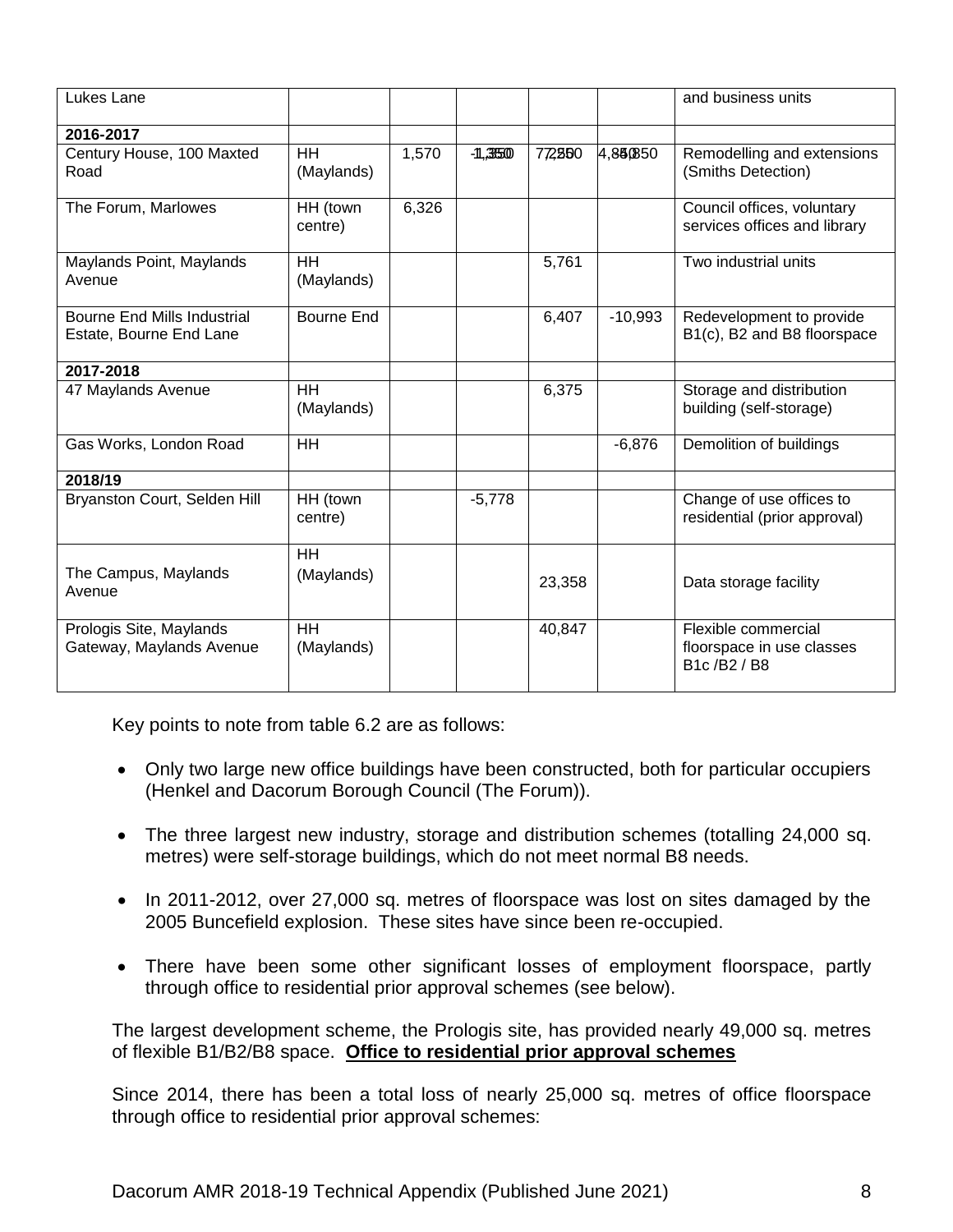#### **Table 6.3: Prior approval office to residential schemes, completions 2014-2019**

| Office floorspace lost (sq. metres) |                       |           |           |           |                            |
|-------------------------------------|-----------------------|-----------|-----------|-----------|----------------------------|
|                                     | 2014-2015   2015-2016 | 2016-2017 | 2017-2018 | 2018-2019 | <b>Total 2014-</b><br>2019 |
| 290                                 | 9,293                 | 5,705     | 2,048     | 7.575     | 24.911                     |

Almost all of this loss was in the town centres (mainly Hemel Hempstead) or General Employment Areas as shown in Table 6.4 below:

**Table 6.4: Prior approval office to residential schemes, location of completions 2014- 2019**

| <b>Location</b>                                          | Floorspace lost (sq.<br>metres) |
|----------------------------------------------------------|---------------------------------|
| Town centres (Berkhamsted, Hemel Hempstead and<br>Tring) | 16,677                          |
| <b>General Employment Areas</b>                          | 7,194                           |
| Elsewhere                                                | 1,040                           |
| <b>Total all schemes</b>                                 | 24,911                          |
|                                                          |                                 |
| Hemel Hempstead town centre                              | 15,341                          |
| <b>Maylands Business Park</b>                            | 1,902                           |

Permitted but not started prior approval schemes for change of use from offices to housing at 1 April 2019 involve the loss of 27,800 sq. metres of office floorspace (Table 6.5). These schemes account for 88% of the total permitted office floorspace loss.

Completed and permitted prior approval schemes (if implemented) will result in the loss of over 44,000 sq. metres of office floorspace. This is a major factor in Dacorum's employment land supply. Using Homes England's guidance on office employment densities (1 worker per 14.4 sq. metres), this represents enough space for over 3,000 office jobs.

97% of the completed and permitted losses from prior approval schemes are in the town centres or General Employment Areas. Indeed, 51% of the losses are in Hemel Hempstead town centre, causing a significant decline in the town centre's role as an office centre. Half of the losses in the General Employment Areas are on Maylands Business Park.

|         | Table 6.5: Prior approval office to residential schemes completed and permitted (sq. |  |  |
|---------|--------------------------------------------------------------------------------------|--|--|
| metres) |                                                                                      |  |  |

| Location                                                 | <b>Floorspace</b><br>lost 2014-2019 | <b>Permitted</b><br><b>losses</b><br>01.04.19 | <b>Total</b> | % of total |
|----------------------------------------------------------|-------------------------------------|-----------------------------------------------|--------------|------------|
| Town centres (Berkhamsted,<br>Hemel Hempstead and Tring) | 16.677                              | 8,126                                         | 24,803       | 56         |
| <b>General Employment Areas</b>                          | 7.194                               | 11.031                                        | 18.225       | 41         |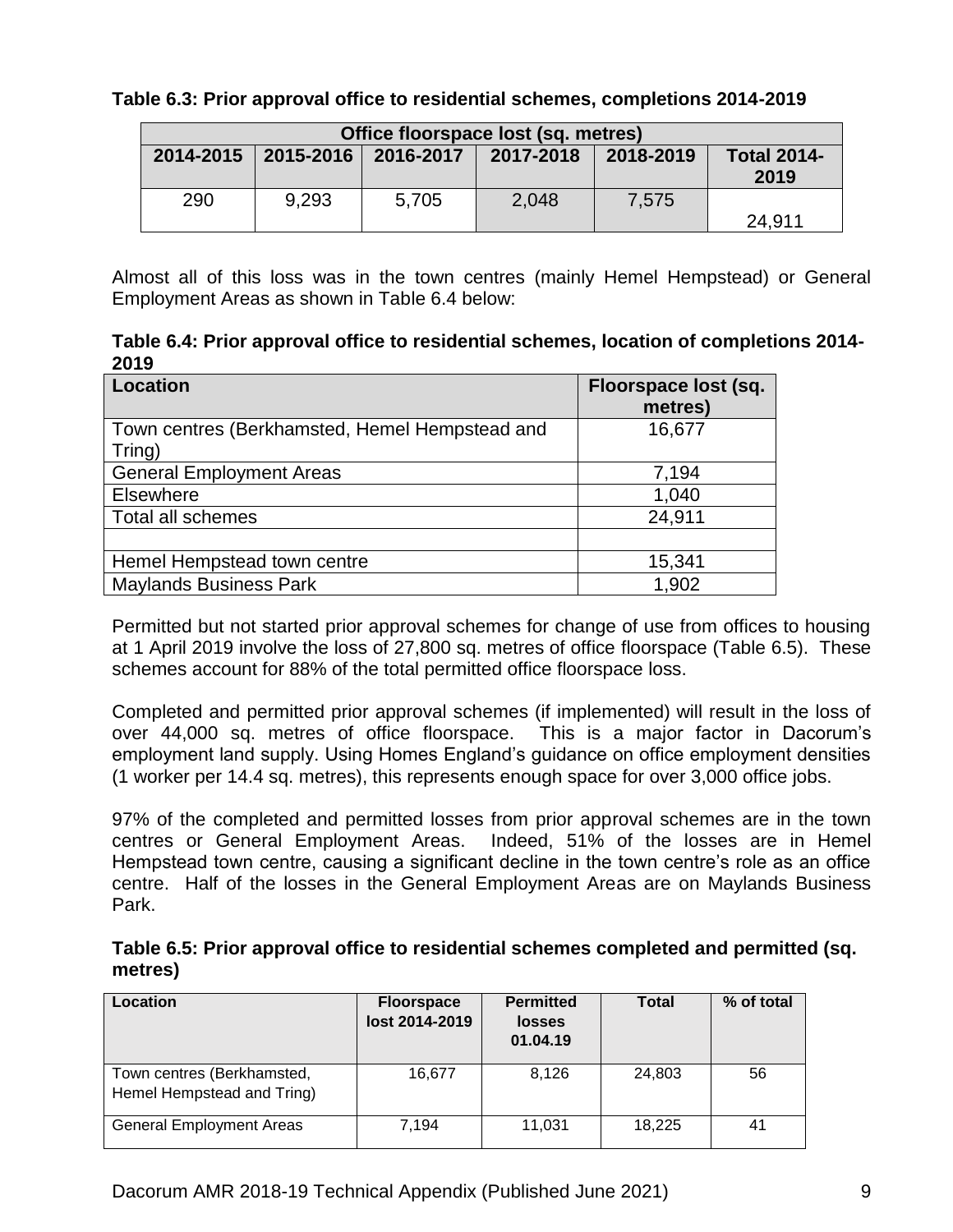| Elsewhere                     | 1,040  | 267    | 1,307  | 3   |
|-------------------------------|--------|--------|--------|-----|
| Total all schemes             | 24,911 | 19,424 | 44,335 | 100 |
|                               |        |        |        |     |
| Hemel Hempstead town centre   | 15,341 | 7,297  | 22,698 | 51  |
| <b>Maylands Business Park</b> | 1,902  | 7,259  | 9,161  | 21  |

#### **Dacorum Employment Land Supply on Major Sites**

Table 6.6 below summarises the information on sites where there is thought to be a particularly high degree of uncertainty over whether employment losses or gains will actually occur.

**Table 6.6: Major sites with high uncertainty over prospects for employment floorspace change (sq. metres)**

| Location                                                                                             | Settlement <sup>4</sup> | <b>Offices</b> |      | Industry, storage<br>and distribution |          | <b>Development prospects</b>                                                                                                                                                                                                                                                                              |
|------------------------------------------------------------------------------------------------------|-------------------------|----------------|------|---------------------------------------|----------|-----------------------------------------------------------------------------------------------------------------------------------------------------------------------------------------------------------------------------------------------------------------------------------------------------------|
|                                                                                                      |                         | Gain           | Loss | Gain                                  | Loss     |                                                                                                                                                                                                                                                                                                           |
| Maylands<br>Avenue/Wood Lane<br>End (south east)<br>Heart of Maylands,<br>Sites 1 and 2 (SE<br>area) | HH<br>(Maylands)        | 1,480          |      |                                       |          | One building (1,480 m <sup>2</sup> ) is proposed for either<br>flats or offices subject to demand.<br>High uncertainty over whether any new offices<br>will be provided.                                                                                                                                  |
| Aviva Site, Maylands<br>Avenue<br>Maylands Gateway,<br>Site 2                                        | HH<br>(Maylands)        | 2,787          |      |                                       |          | The location of the offices (accessed via the<br>retail park's car park) may not be commercially<br>attractive.                                                                                                                                                                                           |
| Breakspear Way/<br>Green Lane/<br>Boundary Way (DBC<br>site)<br>Maylands Gateway<br>Site 4           | HH<br>(Maylands)        | 20,000         |      | 10,000                                |          | The split between office and<br>industrial/warehousing development is<br>uncertain. 20,000 m2 offices and 10,000 m2<br>industry/warehousing is assumed, but office<br>development may not be viable.                                                                                                      |
| Paradise/Wood Lane                                                                                   | HH (Town<br>centre)     | 5,000          |      |                                       | $-5,000$ | It is uncertain how much employment floorspace<br>will be demolished or built on this 3 hectare site.<br>Office development may not be viable and there<br>may be pressure for most or all of the site to be<br>redeveloped for housing.                                                                  |
| Hemel Hempstead<br>Station Gateway,<br>London Road                                                   | HH                      | 5,950          |      |                                       | $-1,445$ | Outline permission has been granted for 5,950<br>sq.m. offices at 499 & 501 London Road.<br>However, it is uncertain if any offices will be built<br>at the Station Gateway, as offices may not be<br>viable and housing development may be<br>proposed (in accordance with the Site<br>Allocations DPD). |

 $\overline{a}$ <sup>4</sup> See footnotes 3 and 4.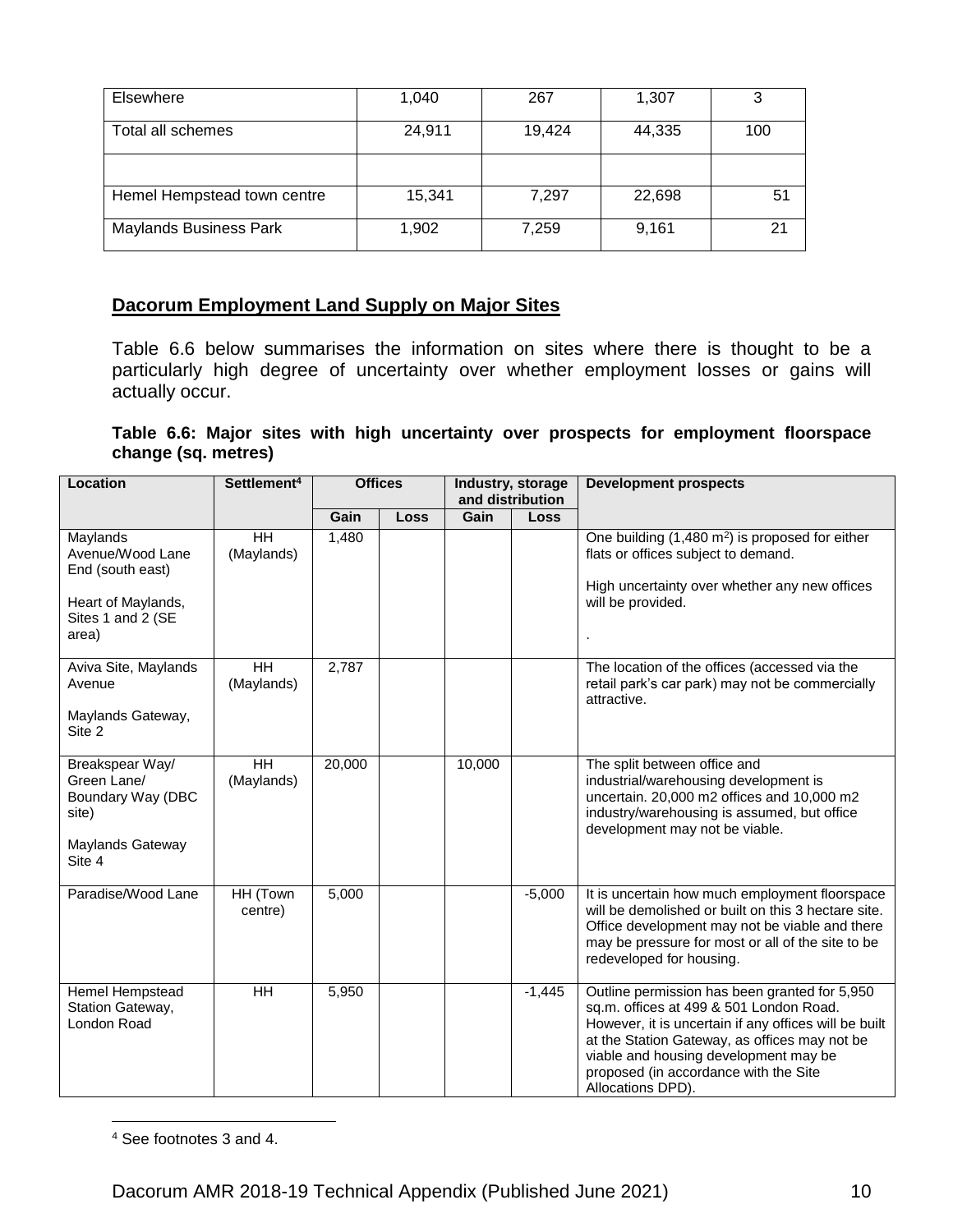| Hicks Road | Markyate |        | 052. ا |        | It is uncertain whether the new employment<br>floorspace permitted under 4/01173/11/MFA will<br>be built. |
|------------|----------|--------|--------|--------|-----------------------------------------------------------------------------------------------------------|
| Total      |          | 35,217 | 11.052 | -6.445 |                                                                                                           |

# **(c) Supporting retailing and commerce**

No further information provided.

# **(d) Economic Development Strategy**

No further information provided.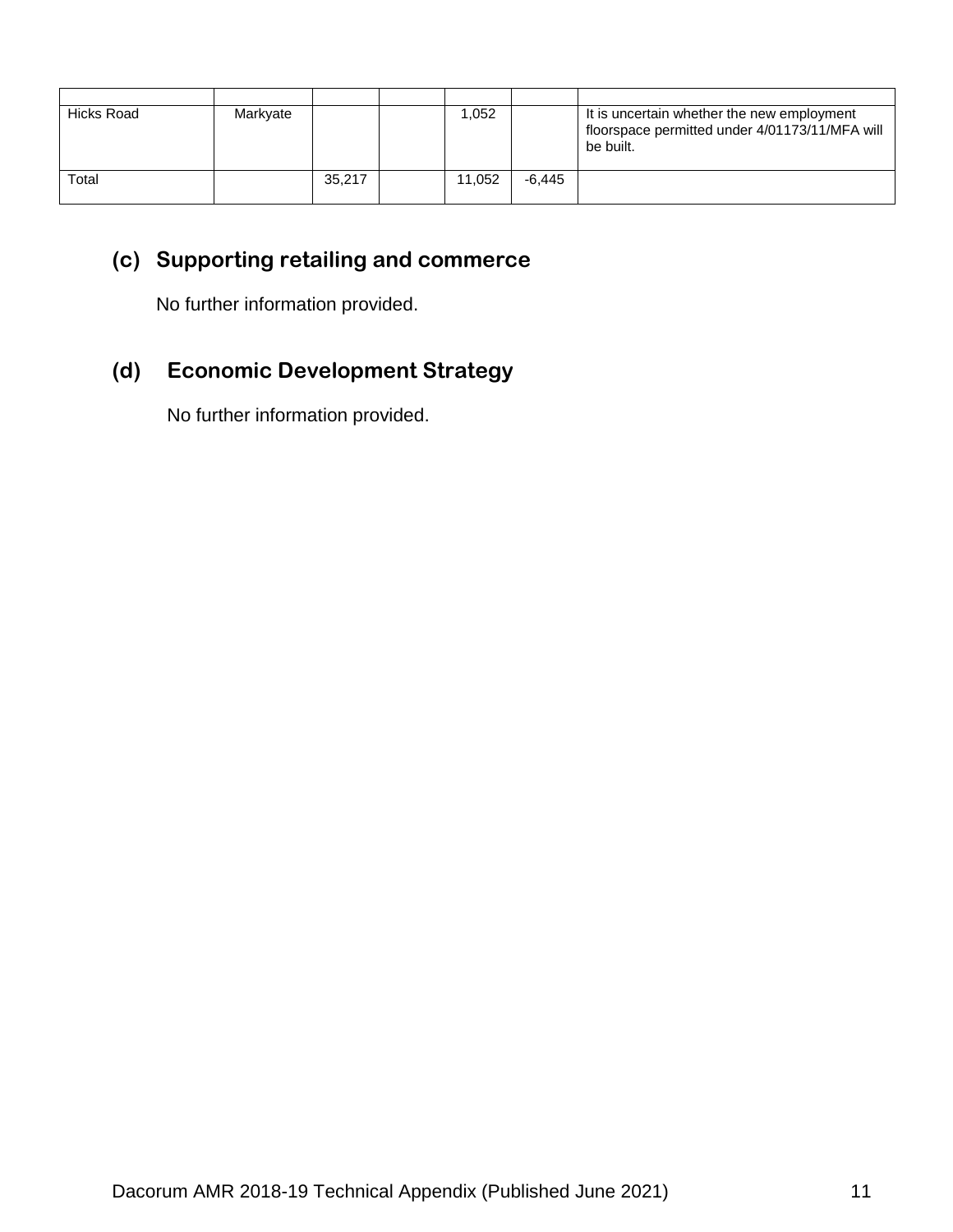# 7. Providing homes and community services

## **(a) Providing Homes**

### **Table 7.1: Housing Completions compared to total required over the Plan period: 2006-2031**

| 25 Year Core Strategy Requirement 2006-2031                         | 10,750                 |  |
|---------------------------------------------------------------------|------------------------|--|
|                                                                     | <b>Net Completions</b> |  |
| April 2006 - March 2007                                             | 400                    |  |
| April 2007 - March 2008                                             | 384                    |  |
| April 2008 - March 2009                                             | 418                    |  |
| April 2009 - March 2010                                             | 237                    |  |
| April 2011 - March 2011                                             | 603                    |  |
| April 2011 - March 2012                                             | 447                    |  |
| April 2012 - March 2013                                             | 290                    |  |
| April 2013 - March 2014                                             | 219                    |  |
| April 2014 - March 2015                                             | 379                    |  |
| April 2015 - March 2016                                             | 659                    |  |
| April 2016 - March 2017                                             | 723                    |  |
| April 2017 - March 2018                                             | 586                    |  |
| April 2018 - March 2019                                             | 493                    |  |
| Total 13 year (net) completions                                     | 5,838                  |  |
| Remaining 12 year (net) completions 2019 - 2031 (10,750 -<br>5,838) | 4,912                  |  |
| Annualised remaining requirement (4,912/12)                         | 409                    |  |
| Actual Annual rate achieved (5,838/13)                              | 449                    |  |
| Five year rate achieved 2014-19 (2840/5)                            | 568                    |  |

*Source: DBC Residential Land Position Statement No. 46 1 st April 2019*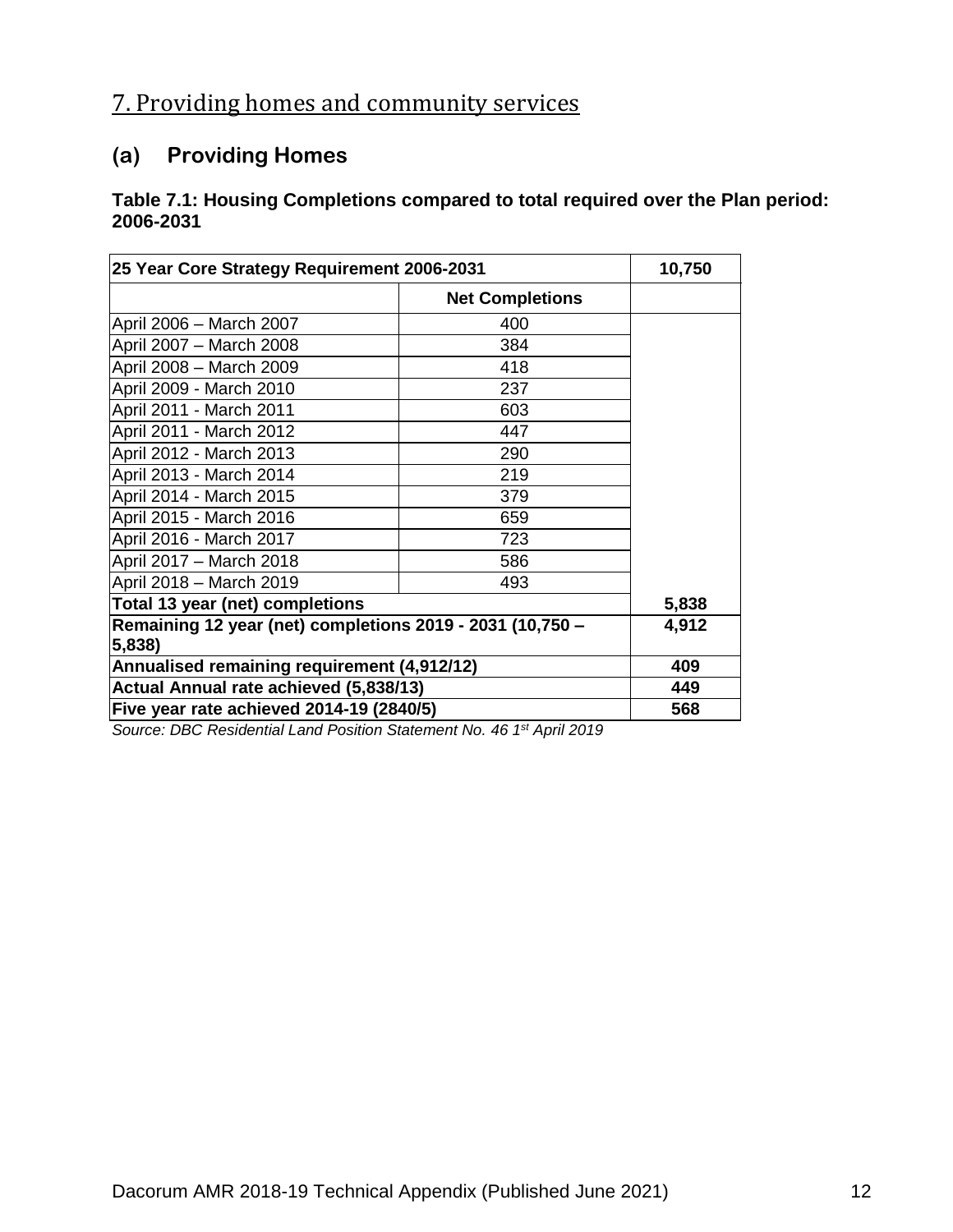### **Table 7.2a: Core Strategy 5-year housing land supply calculations (1st April 2019 to 31st March 2024) - 5% Buffer**

| 5 year requirement for 2019/20 - 2023/24:                                                |       |
|------------------------------------------------------------------------------------------|-------|
| Unadjusted housing target $(1,025 \times 5) = 5,125$                                     |       |
| Plus Shortfall = $0$                                                                     |       |
| Plus 5% buffer on shortfall $(5\% \text{ of } 0) = 0$                                    | 5,381 |
| Plus 5% buffer brought forward from later in plan period $(5\% \text{ of } 5,125) = 256$ |       |
| Annual adjusted 5 year requirement (5,381 / 5)                                           | 1,076 |
| Projected supply 2019/20 - 2023/24                                                       | 4,059 |
| No. of years supply (4,059/1,076)                                                        | 3.8   |
|                                                                                          |       |

*Source: DBC Residential Land Position Statement No. 46 1 st April 2019*

### **Table 7.2b: Core Strategy 5-year housing land supply calculations (1st April 2019 to 31st March 2024) - 20% Buffer**

| 5 year requirement for $2019 - 2024$ :<br>Unadjusted housing target $(1,025 \times 5) = 5,125$<br>Plus Shortfall = $0$<br>Plus 20% buffer on shortfall (20% of 0) = 0<br>Plus 20% buffer brought forward from later in plan period (20% of $5,125$ ) = | 6,150 |
|--------------------------------------------------------------------------------------------------------------------------------------------------------------------------------------------------------------------------------------------------------|-------|
| 1,025<br>Annual adjusted 5 year requirement (6,150 / 5)                                                                                                                                                                                                | 1,230 |
| Projected supply 2019/20 - 2023/24                                                                                                                                                                                                                     | 4,059 |
| $\sqrt{(4.059/1.230)}$                                                                                                                                                                                                                                 | 3.3   |

*Source: DBC Residential Land Position Statement No. 46 1 st April 2019*

## **Table 7.3: Proportion dwellings on previously developed land**

| <b>Period</b> | <b>Gross</b><br>completions on<br><b>PDL</b> | % of total | <b>Net completions</b><br>on PDL | % of total |
|---------------|----------------------------------------------|------------|----------------------------------|------------|
| 2006/07       | 476                                          | 99         | 407                              | 99         |
| 2007/08       | 458                                          | 98         | 376                              | 98         |
| 2008/09       | 440                                          | 95         | 396                              | 95         |
| 2009/10       | 243                                          | 94         | 220                              | 93         |
| 2010/11       | 563                                          | 89         | 527                              | 87         |
| 2011/12       | 407                                          | 85         | 377                              | 84         |
| 2012/13       | 250                                          | 69         | 176                              | 61         |
| 2013/14       | 126                                          | 50         | 91                               | 42         |
| 2014/15       | 295                                          | 72         | 264                              | 70         |
| 2015/16       | 611                                          | 87         | 570                              | 86         |
| 2016/17       | 472                                          | 62         | 432                              | 60         |
| 2017/18       | 388                                          | 62         | 351                              | 60         |
| 2018/19       | 340                                          | 64         | 301                              | 61         |
| <b>Total</b>  | 5,069                                        | 79%        | 4,488                            | <b>77%</b> |

*Source: DBC Residential Land Position Statement No. 46 1 st April 2019 Note: Total gross completions 2006-19 = 6,436 dwellings*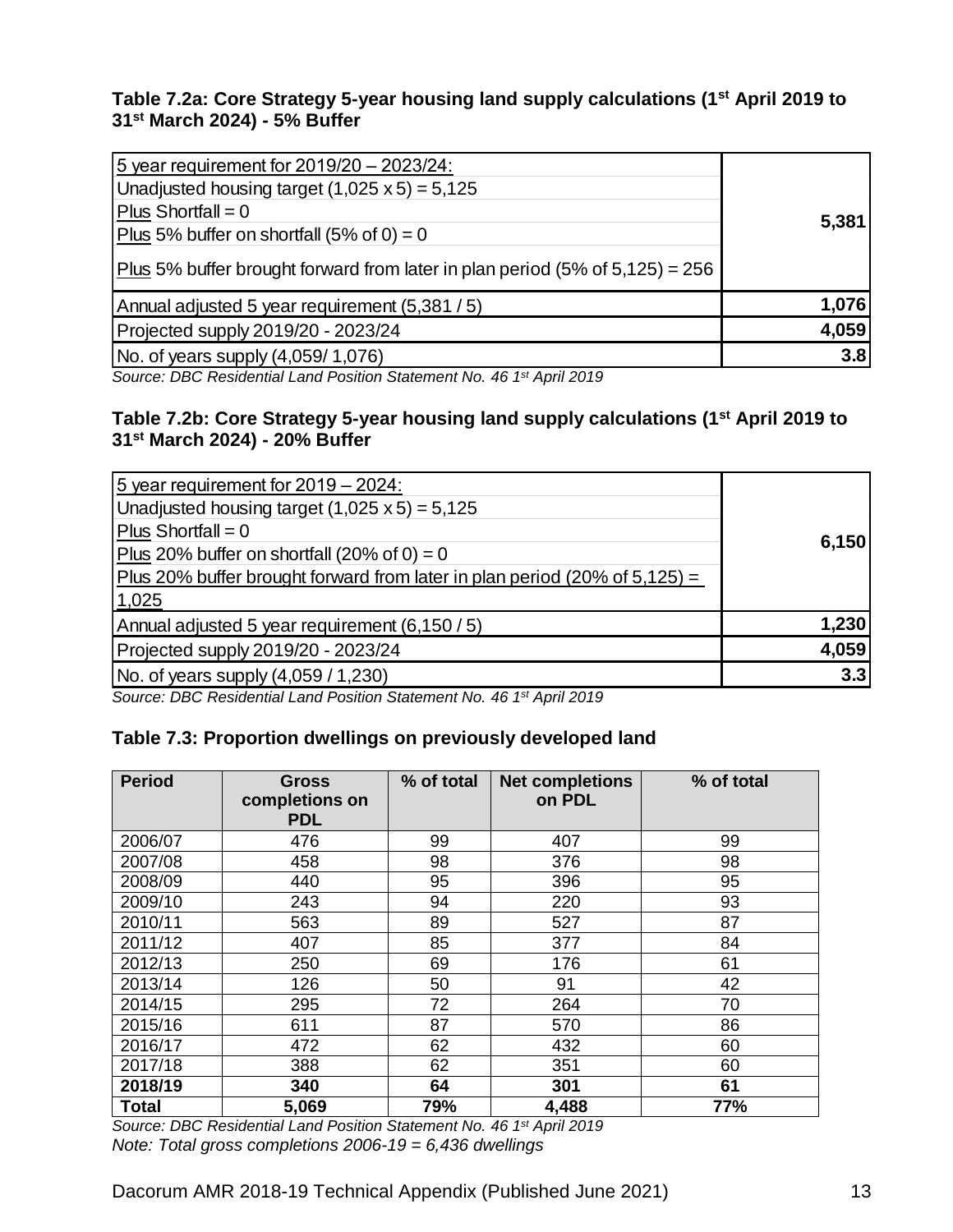#### **Table 7.4: Proportion of new build dwellings completions in the year by density and number of new dwellings per hectare**

| <b>Period 2009/10</b>                       | No. | %              |
|---------------------------------------------|-----|----------------|
| Less than 30 dph                            | 39  | 16.5           |
| Between 30-50 dph                           | 58  | 24.5           |
| Greater than 50 dwellings dph               | 140 | 59             |
| Total                                       | 236 | 100            |
| % of development at densities $\geq 30$ dph |     | 83.5           |
| <b>Period 2010/11</b>                       | No. | %              |
| Less than 30 dph                            | 32  | 5              |
| Between 30-50 dph                           | 44  | $\overline{7}$ |
| Greater than 50 dwellings dph               | 560 | 88             |
| Total                                       | 636 | 100            |
| % of development at densities $\geq$ 30 dph |     | 95             |
| <b>Period 2011/12</b>                       | No. | %              |
| Less than 30 dph                            | 38  | 9              |
| Between 30-50 dph                           | 34  | 8              |
| Greater than 50 dwellings dph               | 351 | 83             |
| Total                                       | 423 | 100            |
| % of development at densities > 30 dph      |     | 91             |
| <b>Period 2012/13</b>                       | No. | %              |
| Less than 30 dph                            | 83  | 29             |
| Between 30-50 dph                           | 70  | 24             |
| Greater than 50 dwellings dph               | 134 | 47             |
| Total                                       | 287 | 100            |
| % of development at densities $\geq$ 30 dph |     | 71             |
| <b>Period 2013/14</b>                       | No. | %              |
| Less than 30 dph                            | 78  | 38             |
| Between 30-50 dph                           | 84  | 41             |
| Greater than 50 dwellings dph               | 42  | 21             |
| Total                                       | 204 | 100            |
| % of development at densities > 30 dph      |     | 62             |
| <b>Period 2014/15</b>                       | No. | %              |
| Less than 30 dph                            | 88  | 24             |
| Between 30-50 dph                           | 94  | 26             |
| Greater than 50 dwellings dph               | 179 | 50             |
| Total                                       | 361 | 100            |
| % of development at densities > 30 dph      |     | 76             |
| <b>Period 2015/16</b>                       | No. | %              |
| Less than 30 dph                            | 123 | 22             |
| Between 30-50 dph                           | 62  | 11             |
| Greater than 50 dwellings dph               | 368 | 67             |
| Total                                       | 553 | 100            |
| % of development at densities > 30 dph      | 78  |                |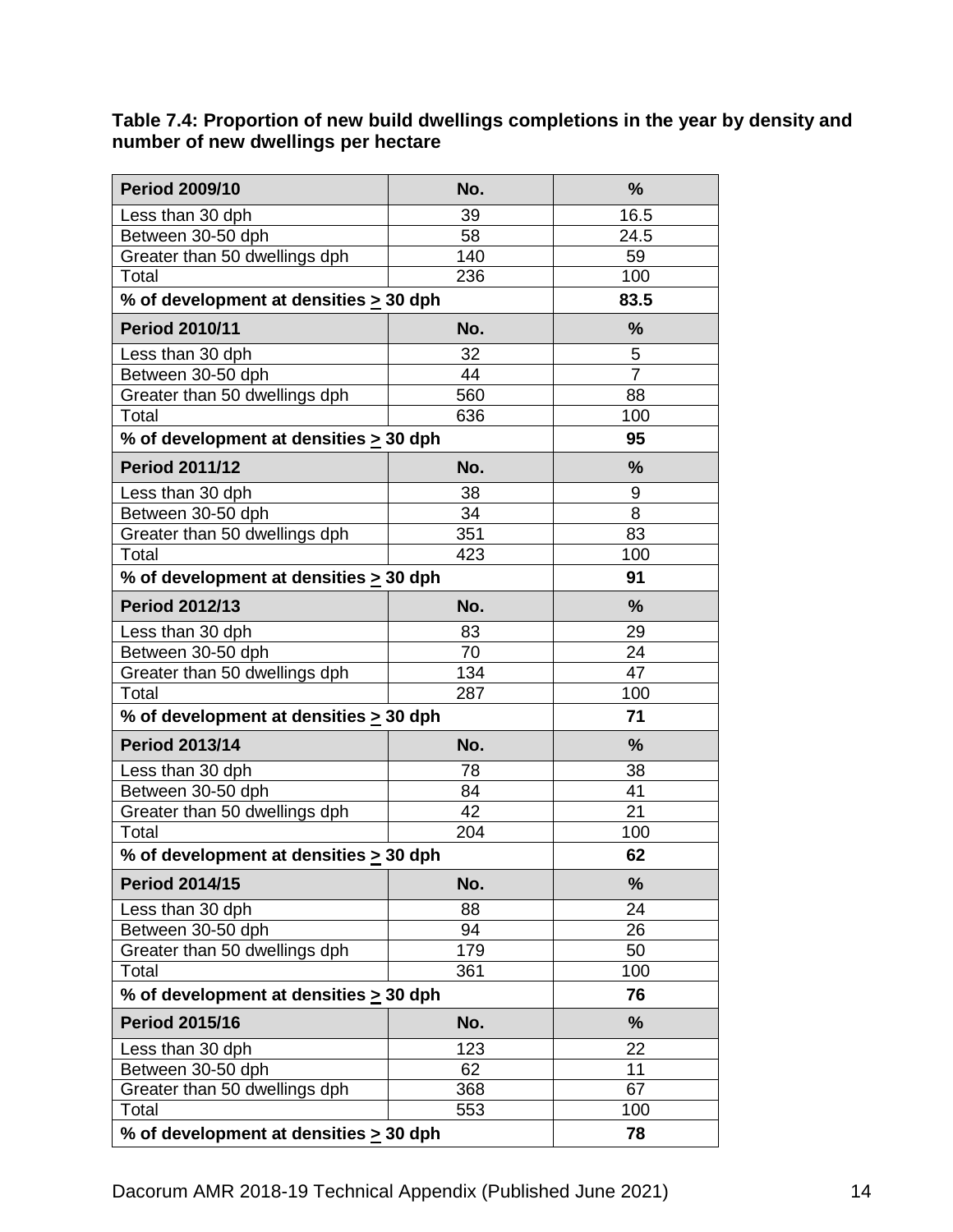| <b>Period 2016/17</b>                       | No. | $\%$ |
|---------------------------------------------|-----|------|
| Less than 30 dph                            | 124 | 19   |
| Between 30-50 dph                           | 202 | 30   |
| Greater than 50 dwellings dph               | 344 | 51   |
| Total                                       | 670 | 100  |
| % of development at densities > 30 dph      |     | 81   |
| <b>Period 2017/18</b>                       |     |      |
| Less than 30 dph                            | 145 | 27   |
| Between 30-50 dph                           | 166 | 31   |
| Greater than 50 dwellings dph               | 227 | 42   |
| Total                                       | 538 | 100  |
| % of development at densities $\geq$ 30 dph |     | 73   |
| <b>Period 2018/19</b>                       |     |      |
| Less than 30 dph                            | 114 | 27   |
| Between 30-50 dph                           | 119 | 28   |
| Greater than 50 dwellings dph               | 188 | 45   |
| Total                                       | 421 | 100  |
| % of development at densities $\geq 30$ dph | 73  |      |

*Note: These figures exclude demolitions Source: DBC monitoring*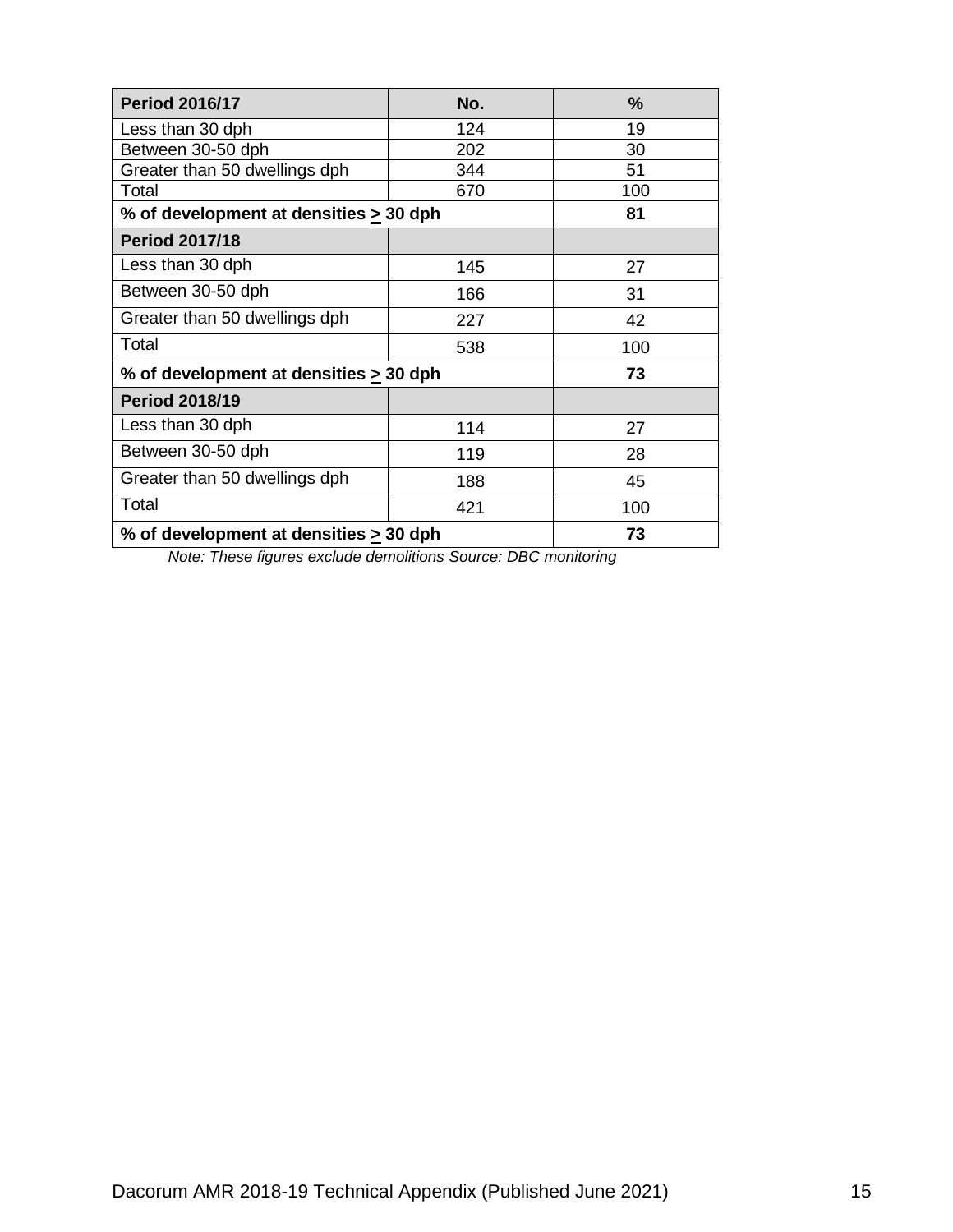| Year    | <b>Site Areas in total</b><br>(Ha) | <b>Number of dwellings</b><br>completed on the sites<br>(Gross) | <b>Density of Development</b><br>dwellings/ha |
|---------|------------------------------------|-----------------------------------------------------------------|-----------------------------------------------|
| 2006/07 | 10.71                              | 382                                                             | 36                                            |
| 2007/08 | 14.37                              | 400                                                             | 28                                            |
| 2008/09 | 9.19                               | 347                                                             | 38                                            |
| 2009/10 | 8.08                               | 227                                                             | 28                                            |
| 2010/11 | 12.35                              | 586                                                             | 47                                            |
| 2011/12 | 6.476                              | 389                                                             | 60                                            |
| 2012/13 | 9.51                               | 183                                                             | 19                                            |
| 2013/14 | 8.406                              | 141                                                             | 17                                            |
| 2014/15 | 11.19                              | 264                                                             | 24                                            |
| 2015/16 | 15.78                              | 447                                                             | 28                                            |
| 2016/17 | 14.6                               | 654                                                             | 45                                            |
| 2017/18 | 20.2                               | 419                                                             | 21                                            |
| 2018/19 | 8.913                              | 299                                                             | 34                                            |
| 2006-19 | 149.775                            | 4,738                                                           | 31.6                                          |

**Table 7.5: Average density of new build dwellings built on finally completed sites**

1 Sites recorded: this is a proportion of all completions in the year

2 This figure excludes the John Dickson site. If this site is included, the average density is 47dph *Source: DBC Monitoring Note: Average density- dwellings per hectare over all new build sites*

|         | <b>Houses</b> | <b>Flats</b> | <b>Total</b> |
|---------|---------------|--------------|--------------|
| 2018/19 | 266           | 266          | 532          |
| 2017/18 | 352           | 266          | 618          |
| 2016/17 | 311           | 453          | 764          |
| 2015/16 | 243           | 440          | 683          |
| 2014/15 | 212           | 199          | 411          |
| 2013/14 | 184           | 70           | 254          |
| 2012/13 | 190           | 174          | 364          |
| 2011/12 | 206           | 270          | 476          |
| 2010/11 | 92            | 544          | 636          |
| 2009/10 | 92            | 167          | 259          |
| 2008/09 | 177           | 282          | 459          |
| 2007/08 | 182           | 290          | 472          |
| 2006/07 | 174           | 306          | 480          |
|         | 2,681         | 3,727        | 6,408        |

**Table 7.6: Completions (gross) by type of property 2006-2019**

Source: HCC Monitoring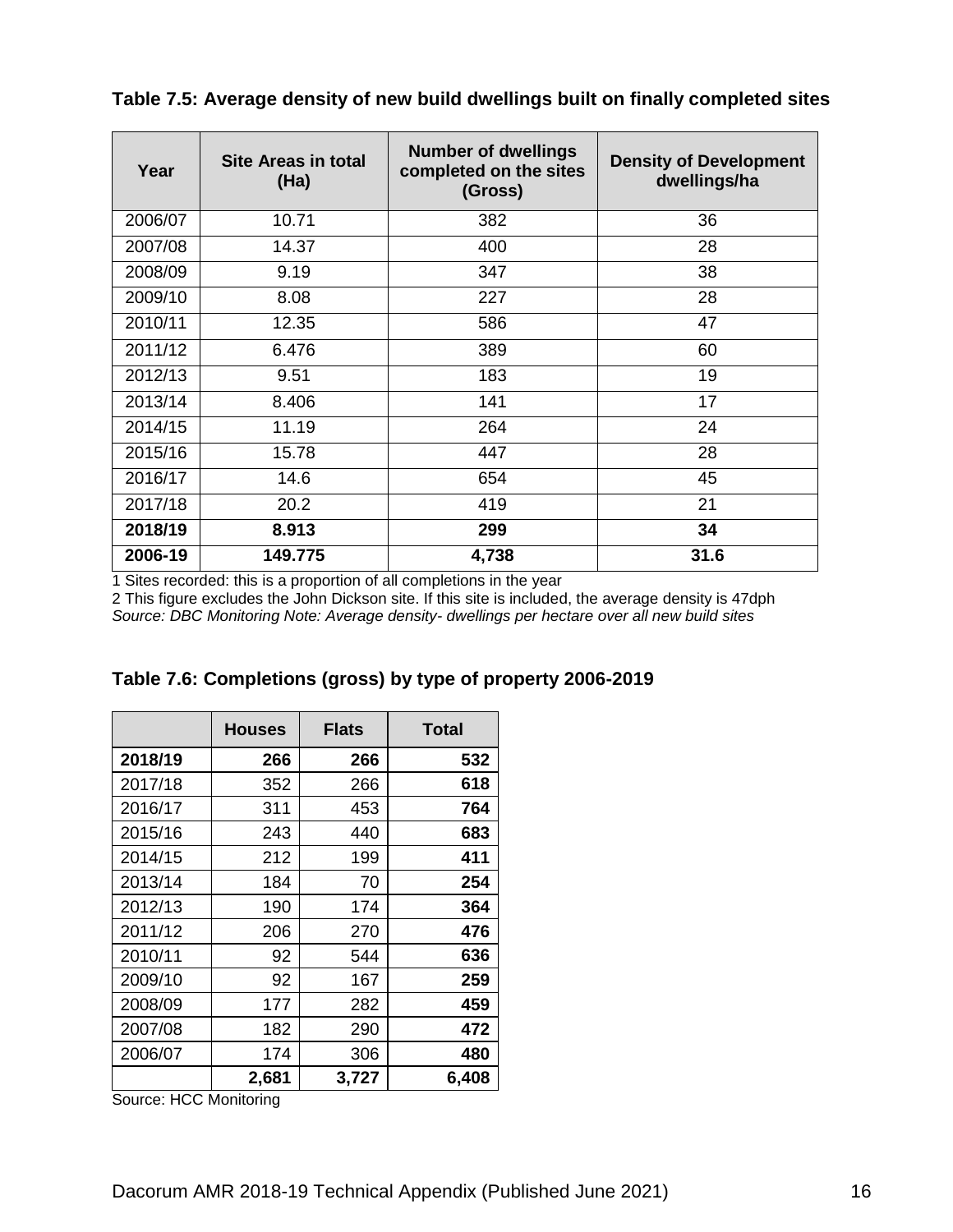|          | 1-bed | 2-bed | 3-bed | 4-bed | 5-bed | 6-bed<br>or<br>more | <b>Not</b><br>known | <b>Total</b> |
|----------|-------|-------|-------|-------|-------|---------------------|---------------------|--------------|
| 20118/19 | 107   | 206   | 115   | 92    | 8     | $\mathbf{2}$        | $\mathbf{2}$        | 532          |
| 2017/18  | 144   | 184   | 160   | 86    | 38    | 5                   | 11                  | 628          |
| 2016/17  | 154   | 349   | 130   | 96    | 30    | 5                   | 0                   | 764          |
| 2015/16  | 161   | 325   | 111   | 56    | 30    | 0                   | 17                  | 700          |
| 2014/15  | 93    | 144   | 75    | 70    | 26    | 3                   | 0                   | 411          |
| 2013/14  | 37    | 73    | 77    | 40    | 23    | 4                   | 0                   | 254          |
| 2012/13  | 90    | 141   | 78    | 31    | 22    | $\overline{2}$      | 0                   | 364          |
| 2011/12  | 141   | 162   | 97    | 66    | 4     | 5                   | 0                   | 475          |
| 2010/11  | 218   | 335   | 44    | 22    | 16    | 1                   | 0                   | 636          |
| 2009/10  | 66    | 114   | 21    | 40    | 14    | 4                   | 0                   | 259          |
| 2008/09  | 94    | 218   | 77    | 41    | 26    | 3                   | 0                   | 459          |
| 2007/08  | 94    | 252   | 71    | 28    | 23    | 4                   | 0                   | 472          |
| 2006/07  | 95    | 258   | 63    | 17    | 36    | 11                  | 0                   | 480          |
| Total    | 1.494 | 2,761 | 1,119 | 685   | 296   | 49                  | 30                  | 6,434        |

**Table 7.7: Completions (gross) by nos. of bedrooms 2006-2019**

Source: HCC Monitoring

| Table 7.8: Gross Affordable Housing Provision 2006 – 2019 relative to Total (net) |  |  |
|-----------------------------------------------------------------------------------|--|--|
| <b>Housing</b>                                                                    |  |  |

| <b>Period</b>      | <b>Total</b>   | <b>Affordable Housing Provision</b> |                   |  |  |
|--------------------|----------------|-------------------------------------|-------------------|--|--|
|                    | <b>Housing</b> | <b>Number</b>                       | <b>Proportion</b> |  |  |
| 2006/7             | 400            | 137                                 | 34.3%             |  |  |
| 2007/8             | 384            | 126                                 | 32.8%             |  |  |
| 2008/9             | 418            | 148                                 | 35.4%             |  |  |
| 2009/10            | 237            | 96                                  | 35.2%             |  |  |
| 2010/11            | 603            | 60                                  | 10%               |  |  |
| 2011/12            | 447            | 117                                 | 26.2%             |  |  |
| 2012/13            | 290            | 92                                  | 31.7%             |  |  |
| 2013/14            | 219            | 27                                  | 12.3%             |  |  |
| 2014/15            | 379            | 128                                 | 33.8              |  |  |
| 2015/16            | 659            | 203                                 | 30.8%             |  |  |
| 2016/17            | 723            | 135                                 | 18.7%             |  |  |
| 2017/18            | 586            | 232                                 | 39.6%             |  |  |
| 2018/19            | 493            | 117                                 | 23.7%             |  |  |
| Total              | 5,838          | 1,618                               | 27.7%             |  |  |
| <b>Annual rate</b> | 449            | 124                                 | 27.6%             |  |  |
| of provision       |                |                                     |                   |  |  |
| $2006/07 -$        |                |                                     |                   |  |  |
| 2018/19            |                |                                     |                   |  |  |

*Source: HCC/DBC Monitoring 2006/19*